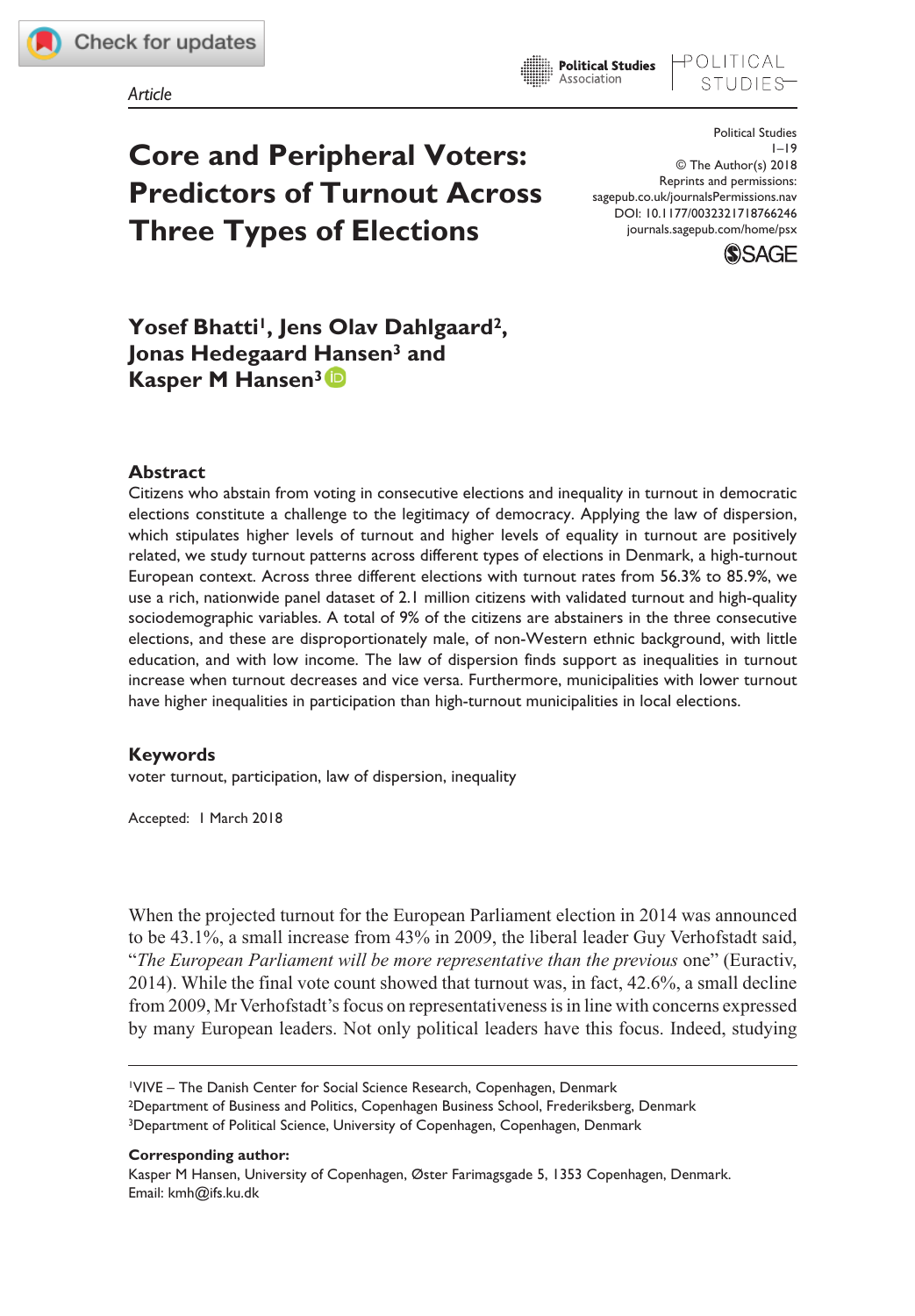inequalities in political participation, and particularly voter turnout, remains a central topic in political science. Participatory equality is often mentioned as a core democratic ideal (Lijphart, 1997; Wolfinger and Rosenstone, 1980). If some groups disproportionately abstain from voting, it may have important consequences for democracy. These groups will have less influence on who is elected and become underrepresented by legislators (Griffin and Newman, 2005; Leighley and Nagler, 2013; Martin, 2003) and, as a consequence, they might identify less with their representatives and mistrust them more (Mansbridge, 1999).

Aggregate turnout varies substantially across different types of elections. European countries experience higher turnout rates in national elections than in local and European elections (Blais, 2000: 37; International Institute for Democracy and Electoral Assistance (IDEA), 2016; Morlan, 1984; Reif and Schmitt, 1980). Strong variation across elections is not unique to Europe. In the United States, turnout surges for presidential elections and declines when midterm elections take place (Campbell, 1987; McDonald, 2016). While turnout studies often examine differences between voters and abstainers in individual elections (e.g. Sigelman et al., 1985: 749), only little empirical attention has been given to the variation in the predictors of voting across elections (e.g. Nawara, 2016; Persson et al., 2013). Do the same sociodemographic factors explain the variation in turnout when turnout is 43% as when turnout is 65% (i.e. the national election turnout average among European Union (EU) member states in 2014; IDEA, 2016) and with the same strength? We use validated turnout and register data for more than 2 million citizens who were all eligible to vote in three Danish elections at, respectively, the local, European, and national levels from 2013 to 2015. In the three elections, turnout ranged from 56.3% to 85.9%. The turnout data from the elections are merged with administrative data at the individual level, which contains hundreds of highly reliable sociodemographic variables. This allows us to analyze the predictors of cumulative voting, the total number of votes cast in a number of consecutive elections, in a high-turnout context and the potential differential drop-off of voters across different types of elections. As we rely on a large administrative, individual-level dataset with validated turnout and reliable covariates in different types of elections, we overcome well-known problems of self-reported voting and small survey samples which have characterized much of the previous literature (Bernstein et al., 2001; Dahlgaard et al., 2018; Karp and Brockington, 2005; Smets and Van Ham, 2013).

Studies that examine multiple elections often look at cumulative turnout based on citizens' history of voting in one type of election (Ansolabehere and Schaffner, 2016; Campbell, 1960; Sciarini et al., 2015; Sigelman et al., 1985; Sigelman and Jewell, 1986). In the first part of our analysis, we look at cumulative turnout across three consecutive elections and thus move beyond the vote/not vote variable in a single election. Consequently, we will learn about those who selectively vote in some elections and not in others. We also learn about the abstainers who seem permanently disconnected from the elections under investigation.

To understand these inequalities in turnout further, we apply the law of dispersion, which states that higher general levels of turnout come with higher levels of equality in political participation (Lijphart, 1997; Tingsten, 1937). We take the analysis one step further and investigate explicitly the variation in turnout inequalities across different types of elections. Despite the prominence of the law of dispersion, only few studies have empirically investigated it, and recent empirical contributions show mixed results as Persson et al. (2013) find overall support for the law of dispersion, while Sinnott and Achen (2008) find no support regarding social class and the law of dispersion. Across the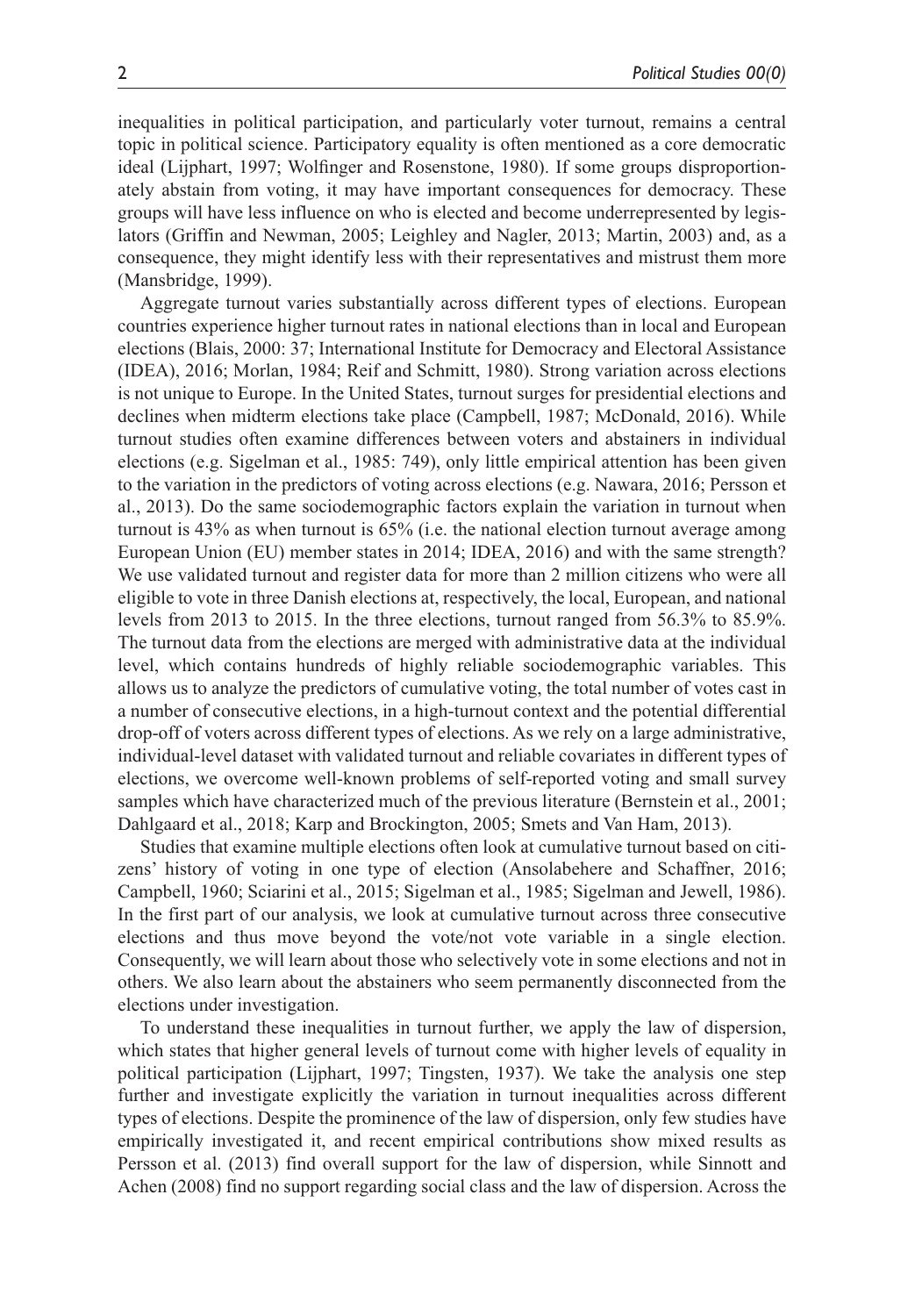three types of elections, we explore whether the difference in turnout between different sociodemographic groups increases when fewer turn out to vote.

We find substantial inequalities in cumulative turnout. Across the three elections, 9.3% of the voters, the abstainers, failed to cast even a single vote while 51.2% of the voters, the core voters, voted in all three elections. Notably, the European elections were almost only for the core voters. Only 6.4% of the voters cast a vote in the European election but failed to do so in at least one of the other elections. Core voters and abstainers are far from representative of the voters. Core voters are more likely to be female, better educated, and earn higher incomes. They also tend to be older than abstainers, and they are less likely to have a native background. Together, these findings show that the law of dispersion also applies when studying cumulative participation.

We also find evidence supporting the law of dispersion when comparing the individual elections. In low turnout elections, it is especially voters with no or little education who drop off. The differences in turnout across ethnicity also increase as voters of Western background are less behind ethnic Danes in local elections compared to national elections. Finally, we show that the turnout gap regarding education and ethnic background is negatively correlated with turnout in local elections across Danish municipalities. This indicates that inequalities follow the aggregate level of turnout, as predicted by the law of dispersion and not just the type of election under investigation.

### **Studying Inequalities in Turnout and the Law of Dispersion**

Inequalities in voter participation have been on political scientists' agenda for decades. Scholars concerned with the well-being of representative democracy argue that large inequalities in turnout might pose a legitimacy problem for representative democracy as the opinions of the elected politicians become too much out of sync with the attitudes of the citizens (cf. Tingsten, 1937: 184). Furthermore, it is questionable whether the core idea of elections—to elect representatives for the people—can be said to be meaningfully met if inequalities in participation are too large (Lijphart, 1997; Wolfinger and Rosenstone, 1980).

With such concerns in mind, empirical research has focused on determining who votes as well as what predicts and causes citizens' turnout decision. Of particular relevance regarding inequalities in turnout is the degree to which some sociodemographic characteristics, such as ethnicity, age, gender, and education, predict turnout (Bhatti et al., 2016c). In the existing literature, a substantial amount of research has investigated questions like this in single elections or the same type of elections over time in a given country. In a meta-analysis of 95 published turnout studies from 2000 to 2010, Smets and Van Ham (2013) show that education, age, residential mobility, region, and turnout history consistently correlate with turnout at the national level. However, gender, ethnicity, employment, and citizenship correlate with turnout in some settings but not consistently across studies (Smets and Van Ham, 2013).

While these findings are, indeed, useful, there are limitations. First, only 11% of the reported studies use validated turnout as the dependent measure (Smets and Van Ham, 2013: 346). This leaves them vulnerable to well-known problems of overreporting of selfreported turnout (Bernstein et al., 2001; Dahlgaard et al., 2018; Karp and Brockington, 2005). Furthermore, most studies also use self-reported independent variables such as income and educational attainment, which can also be misreported (Hariri and Lassen, 2017). This makes the actual relationship between turnout and sociodemographic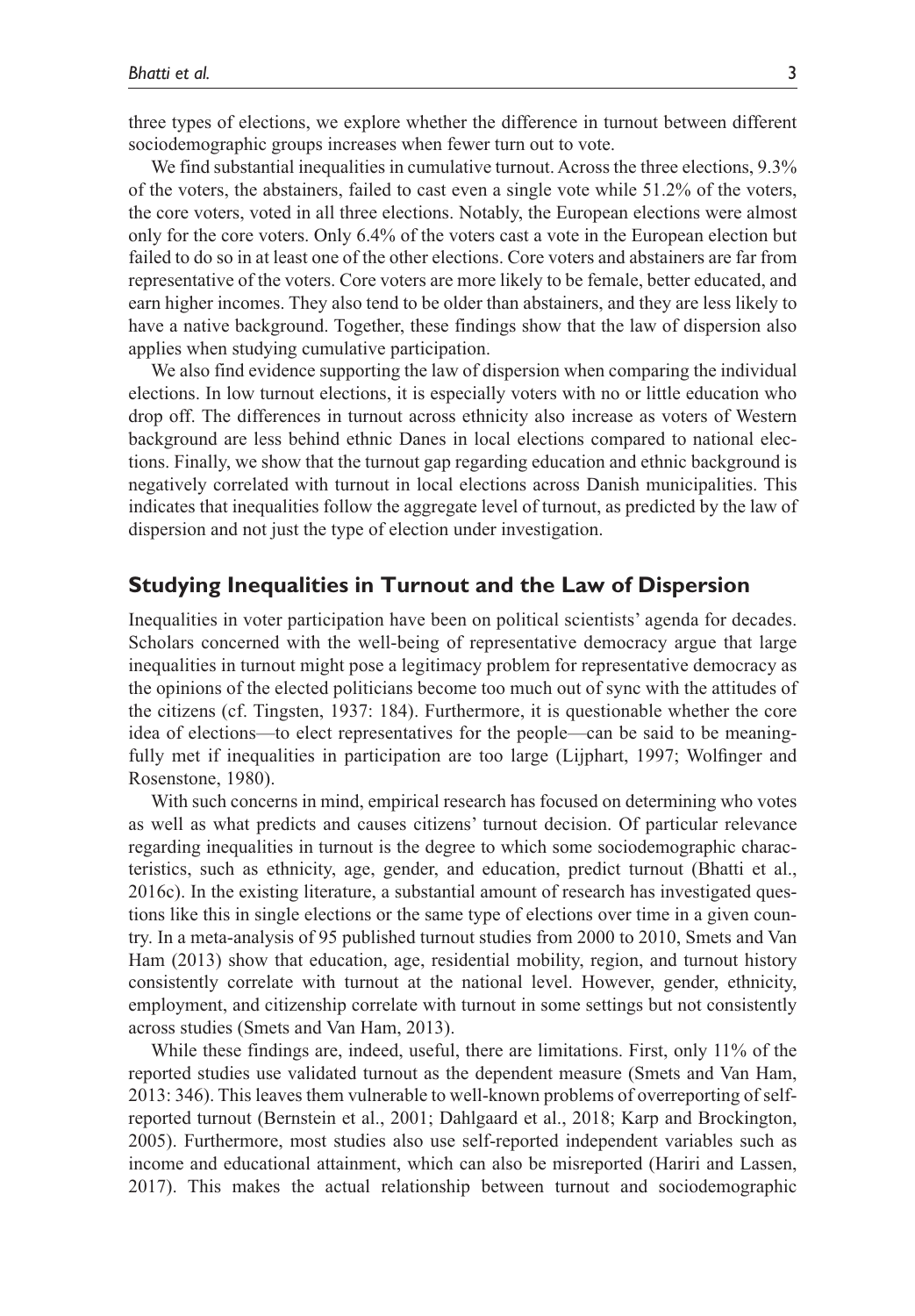characteristics even more uncertain. Second, and related, studies using validated turnout in a European context are very rare (cf. Smets and Van Ham, 2013).<sup>1</sup> Third, some factors are likely to be relevant in some contexts and not in others. Indeed, Smets and Van Ham (2013) restrict their sample to include only national elections based on the argument that some independent variables might affect turnout differently in first-order elections compared to second-order elections (Smets and Van Ham, 2013: 345; see also Fieldhouse et al., 2007). Therefore, we still lack knowledge about how different variables correlate with turnout across different types of elections but for the same individuals, which is at the core of the law of dispersion.

This article's first contribution is to fill this knowledge gap by investigating the characteristics of core and peripheral voters as well as the abstainers across elections.2 Specifically, we ask to what degree inequalities in participation exists across elections. By studying cumulative turnout, we shift the focus from the one-election, voted/abstained variable used in single-election studies to participation in multiple consecutive elections. We define cumulative voting as the number of votes cast in three consecutive election.

We can think of the electorate as being made up of a core that votes consistently in any election, a periphery that votes occasionally, and a group of abstainers who do not participate in elections (Ansolabehere and Schaffner, 2016; Sciarini et al., 2015). The peripheral voters are less intrinsically interested in politics and know less about politics compared to the core voters (Nawara, 2016), and it requires more short-term stimulation such as dramatic issues or events, popular candidates on the ticket, or extensive campaigning to motivate the peripheral voters to participate in the election. The core voters, however, have sufficiently high levels of political interest to vote in elections, even when the level of political stimulation is relatively weak (Campbell, 1960; Fieldhouse et al., 2007). The abstainers are the ones who fail to vote in three consecutive elections. They might simply be politically disengaged or have opted out of the political process.

We are interested in measuring the proportion of the core and peripheral voters as well as the abstainers. On one hand, if it is different citizens who abstain from election to election, we might be less concerned with the democratic legitimacy of the election as voters will in this sense accept the "social contract" of the election sooner or later. On the other hand, we might be more concerned about the health of representative democracy if it is the same citizens who repeatedly abstain from voting (Sciarini et al., 2015). For instance, research from Geneva, Switzerland, suggests that approximately 20% abstain from voting in 10 successive direct votes (Sciarini et al., 2015). In the United States, around 37% failed to vote in four national elections (two midterms and two presidential) from 2006 to 2012, whereas 25% voted in all four elections (Ansolabehere and Schaffner, 2016). How the levels are in the context of our study, a European country with a high-turnout rate, is descriptively an important question.

This article's second contribution is to apply the logic of the law of dispersion in an analysis of cumulative participation. The law of dispersion refers to the idea that inequalities in turnout increases when aggregate turnout declines (Lijphart, 1997; Persson et al., 2013; Rosenstone and Hansen, 1993; Tingsten, 1937). In this way, lower turnout equals larger inequalities in descriptive representation.3 While the scholarly focus primarily has been on comparing turnout inequalities in different types of elections, we extend the logic of the law of dispersion to an analysis of turnout inequalities across multiple elections of the same type. We do this by investigating the sociodemographic characteristics of the different groups introduced above across almost 100 municipal elections held simultaneously.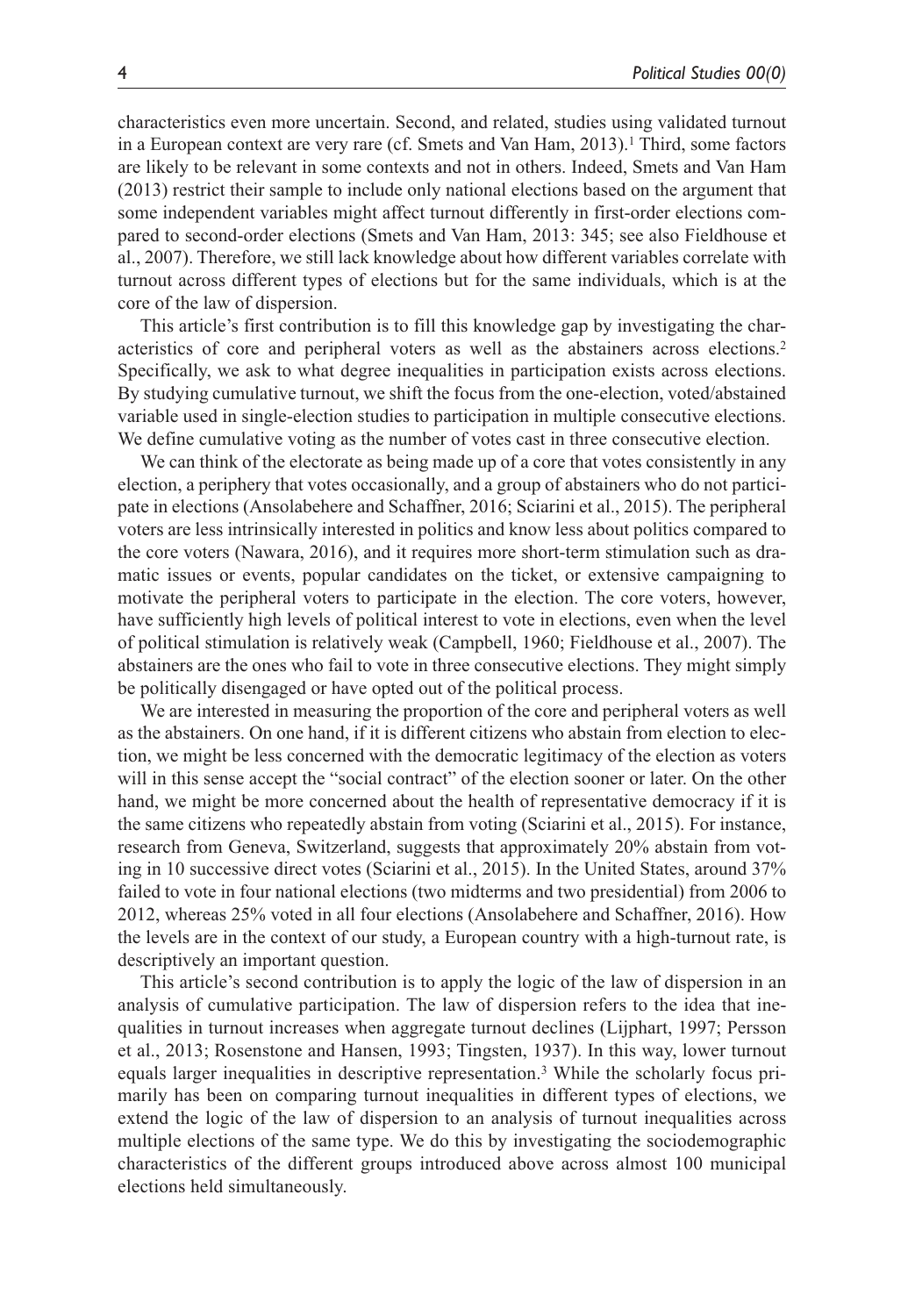It is especially important to investigate the characteristics of the abstainers, those disconnected from the electoral process. Furthermore, knowledge about the social profile of the groups can tell us whether the peripheral voters look mostly like the core voters or the abstainers. In the Swiss study, peripheral voters share most characteristics with the abstainers (Sciarini et al., 2015). In both the American and Swiss studies, older voters are more likely to be core voters (Ansolabehere and Schaffner, 2016; Sciarini et al., 2015). Additionally, ethnic minorities are less likely to be consistent voters in the US context. In this article, we explore whether core and peripheral voters are also descriptively different in a high-turnout context. Compared with the previous studies, our article has the additional advantage of access to a rich set of sociodemographic variables none of which is self-reported. In addition to the variables discussed above, we expect that citizens with higher levels of education are less likely to be abstainers; a pattern which has previously been documented in Denmark and single-election studies in many other countries (cf. Bhatti et al., 2016a; Bhatti and Hansen, 2012; Persson, 2015; Smets and Van Ham, 2013).

This article's third contribution is an analysis of the law of dispersion in the traditional way by analyzing the sociodemographic patterns in turnout in different types of elections. If some voter groups are more likely to drop off from the electorate than others in certain elections, we could see descriptive differences between the general electorate and those who exercise their right to vote. Perhaps, differences in drop-off rates are nonmonotonic, and some groups initially see the largest drop-off rates, while other groups catch up in terms of drop-off if turnout falls even lower. In that case, we could imagine turnout to be descriptively more equal when turnout is, say, 50% instead of 70%. Consequentially, whether differential levels of turnout increase or decrease differences across groups, voter participation depends on what type of voters drop out of the electorate when turnout declines and at what point (Sinnott and Achen, 2008).

Furthermore, we could imagine different types of voters to drop off in different types of elections. For instance, we might imagine that highly educated, young citizens are likely to follow European politics more intensively and thereby be more likely to vote in low-salience European elections than young citizens with less education. At the same time, this group might be less invested in local government issues and thus be the first to drop off in local elections. Thus, we can imagine the aggregate turnout being the same in two different types of elections but with widely different turnout across groups since different kinds of voters are less attracted to different kinds of elections. Whether this is the case is an empirical question, which we analyze in this article and thereby contribute with an analysis of the law of dispersion in a high-turnout context in three types of elections.

# **Data and Context: Three Danish Elections From 2013 to 2015**

We use data from three Danish elections from 2013 to 2015, specifically the Danish municipality elections held in November 2013, the European elections in May 2014, and the parliamentary election held in June 2015. While Denmark has a high turnout compared to most other European countries, we note that the participation ratio between the national election and European parliamentary election in Denmark is around 3:2, which is similar to the participation ratio across 27 EU countries.4 Thus, even though turnout in Denmark is generally high, the relative differences in participation between elections are similar, which arguably makes the analysis even more useful for understanding turnout dynamics in other European countries.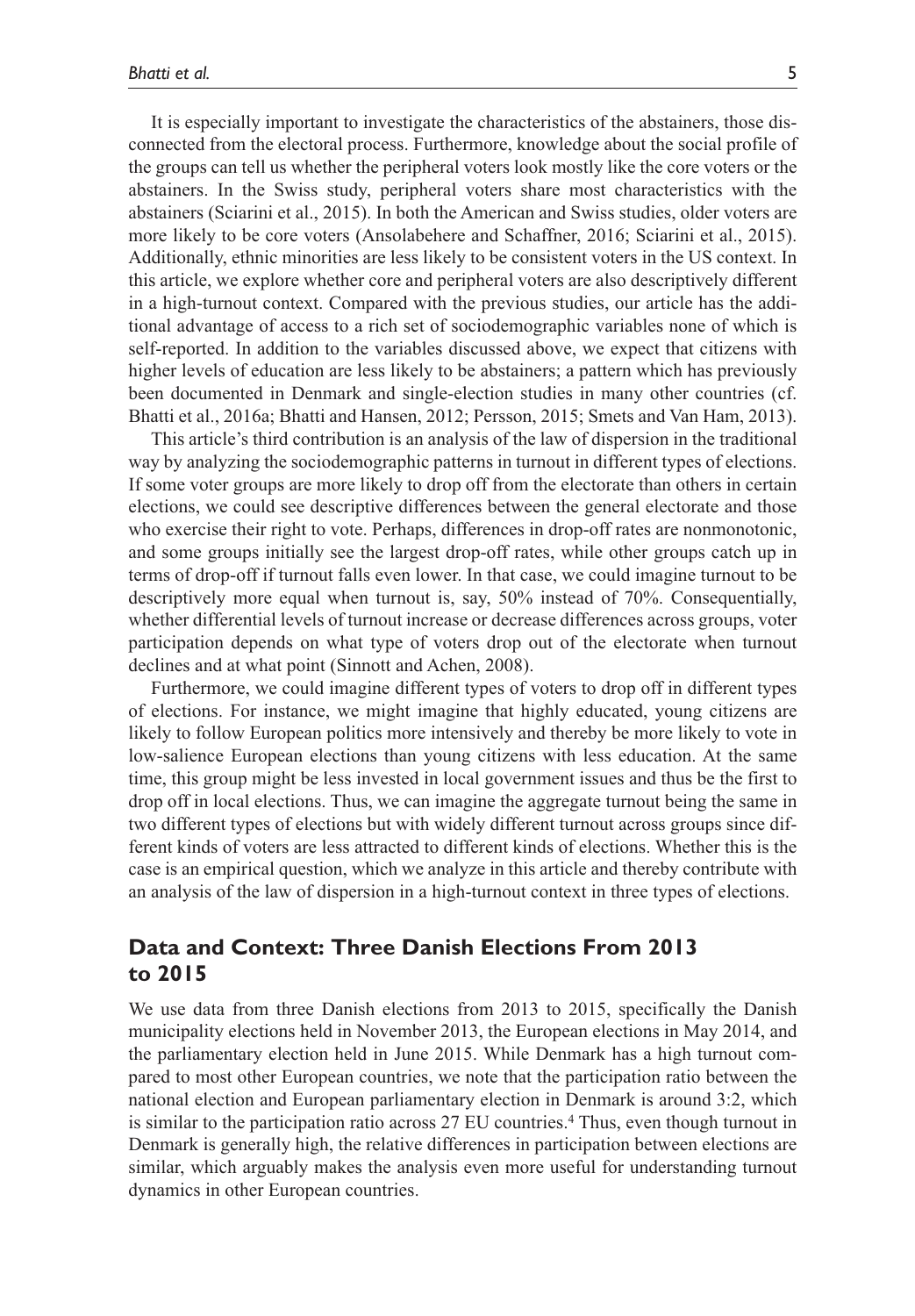In Denmark, there is substantial variation when it comes to the saliency of the elections and the average participation levels over time. In Table 1, we display turnout rates in the most recent of each type of election. National elections are called by the prime minister under the restriction that the election must be held within 4years of the latest election. To vote, one must be at least 18years old on Election Day, have Danish citizenship, be a permanent resident in the realm, and not be under guardianship. The national elections involve extensive campaigning and wall-to-wall coverage in most media outlets. The average turnout from 1970 to 2015 has been 86.3%. In other words, the Danish national elections are highly salient.

Local elections take place simultaneously in November every 4 years across all 98 Danish municipalities. The turnout has averaged approximately 70% over the last 40 years. Eligible to vote are those who can vote in the national elections, EU citizens and citizens from Norway and Iceland with a permanent residence in Denmark, and non-EU citizen with at least three consecutive years of permanent residency in the country before the election. They also must be 18 years of age and not be under guardianship. Consequentially, the number of eligible citizens is higher for local elections (cf. Table 1). The municipalities play a key role in providing welfare services and decide on tax levels with some degree of autonomy. While they are less salient than national elections, the local elections are still highly visible in the streets and media in the period running up to the election, and they are relatively high salient in a comparative perspective.

European elections draw the least attention of the three types of elections and are in a Danish context perceived as second-order elections (cf. Reif and Schmitt, 1980; Schmitt, 2005). There is less campaigning, and the media attention is less intense and of a shorter duration. The turnout has averaged around 50%, which still places the Danish turnout levels among the highest in the EU countries without compulsory voting. Overall, the European elections in Denmark can be categorized as a low-to-medium salient event. In the European elections, voters from EU countries who are 18 years of age and permanent residents in the country can vote if they are not under guardianship.

All three elections follow proportional representational principles. All eligible voters are automatically registered to vote and receive a voting card approximately 10days before the elections, and the logistic barriers for voting are quite low.5

In our study, we use validated turnout that stems from the official voter lists. In Denmark, voter lists are usually destroyed shortly after the election. However, in 2013, 2014, and 2015, we received permission to collect the lists, and all municipalities were encouraged to send the lists in digital form to us. In case the lists were not digitized, the municipalities had to do this before delivering them to us. In 2013, all municipalities delivered the information, 61 municipalities delivered in 2014, and 72 municipalities in 2015. Thus, we have an almost complete dataset for the 2013 election but somewhat incomplete datasets for the rest of the elections. The lack of turnout data is due mostly to some polling stations using manual voter lists and the municipalities not having resources to digitize the lists in all elections. Early voters are also validated and correctly classified as having cast a vote.

It is important to highlight that there was little room for self-selection in the study at the individual level. If voters were assigned a polling station that delivered turnout information to our research team, their turnout data would go into the study without further ado. However, when studying cumulative voting, we use only voters with complete voter records. As an implication, there will be voters who are excluded based on their moving patterns if they have moved from one municipality with recorded turnout in one election to one without turnout in another election. Similarly, some voters have had a moving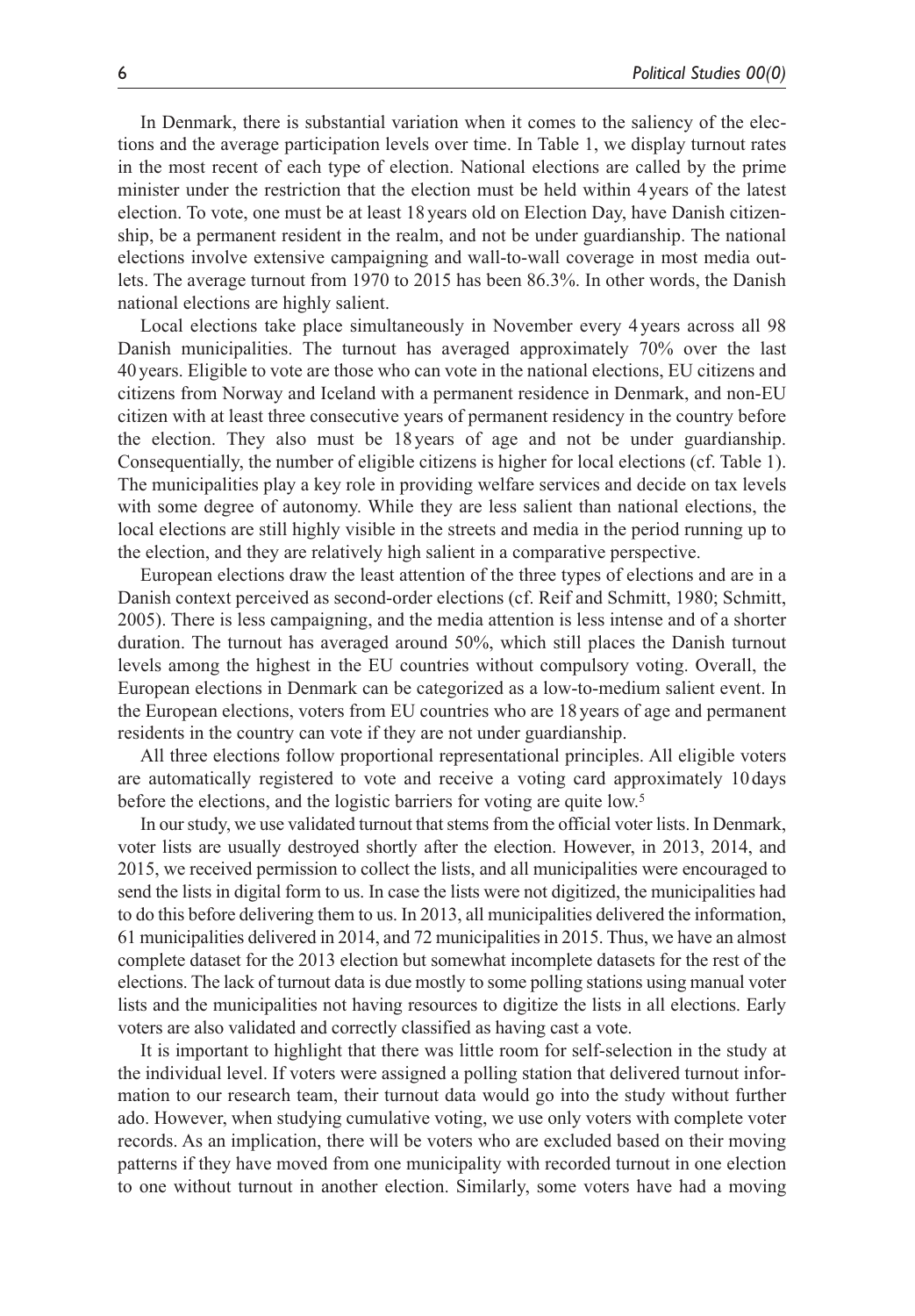|                                                      | Local     | European  | National  |
|------------------------------------------------------|-----------|-----------|-----------|
|                                                      | 2013      | 2014      | 2015      |
| Actual turnout (%)                                   | 71.9      | 56.3      | 85.9      |
| Eligible citizens (N)                                | 4,409,251 | 4,141,329 | 4,145,105 |
| N in our sample                                      | 4,362,156 | 2,339,064 | 3,097,536 |
| Turnout in our sample (%)                            | 71.9      | 56.5      | 85.8      |
| Turnout for panel part of sample $(\%, N=2,093,796)$ | 74.8      | 57.5      | 86.3      |

**Table 1.** Descriptive Overview of the Elections.

pattern where had they not moved they would have been excluded because they had stayed in a municipality without recorded voter turnout. Compared to alternative ways of tracking voters, these are very limited attrition problems. Survey investigations of multiple elections potentially suffer from the challenge of differential self-selection depending on the type of elections which makes the results from the various elections incomparable. In sum, even though the turnout data are incomplete, a large panel dataset without individual-level self-selection or self-reporting of either voting or any covariates is a leap forward for the turnout literature, and it is particularly important for empirical analysis of the law of dispersion.

In our analysis, we focus on the panel part of the dataset. Consequentially, citizens who were not eligible to vote in one of the elections are removed from the dataset. In practice, this means that the minimum age in the dataset is approximately 19years and 7months. Furthermore, due to the difference in eligibility, a group of non-Danish citizens who can vote in local elections, but not in national or European elections, are removed from the analysis. Since non-Danish citizens and young people turn out at quite low rates, removing them also explains why, in Table 1, we see that turnout in the panel part is approximately 3 percentage points higher than the actual turnout in the local and the European elections. We also remove individuals who in at least one election lived in a district that did not supply turnout information to the study. Finally, we remove citizens for whom we lack information about one of the independent variables that we are applying in the analysis (38,086 observations). Altogether, the dataset covers unique individual-level register data on turnout and hundreds of sociodemographic variables for 2,093,796 citizens across the three elections.

The turnout data are merged with administrative data from *Statistics Denmark.*6 All Danes have a unique civil registration number which in an anonymized form is used to link a wide range of variables from administrative records maintained by *Statistics Denmark.* The data include variables that are often used in turnout studies, such as education, age, gender, marital status, ethnicity, and so forth. Since they are administratively collected, they are full population records without individual self-reporting. Our unique data quality further strengthens the empirical contribution to the understanding of individual-level turnout behavior in a European, relatively high-turnout context.

# **Analysis**

### *Cumulative Turnout and Inequality*

Table 2 presents an overview of the cumulative turnout across the three elections.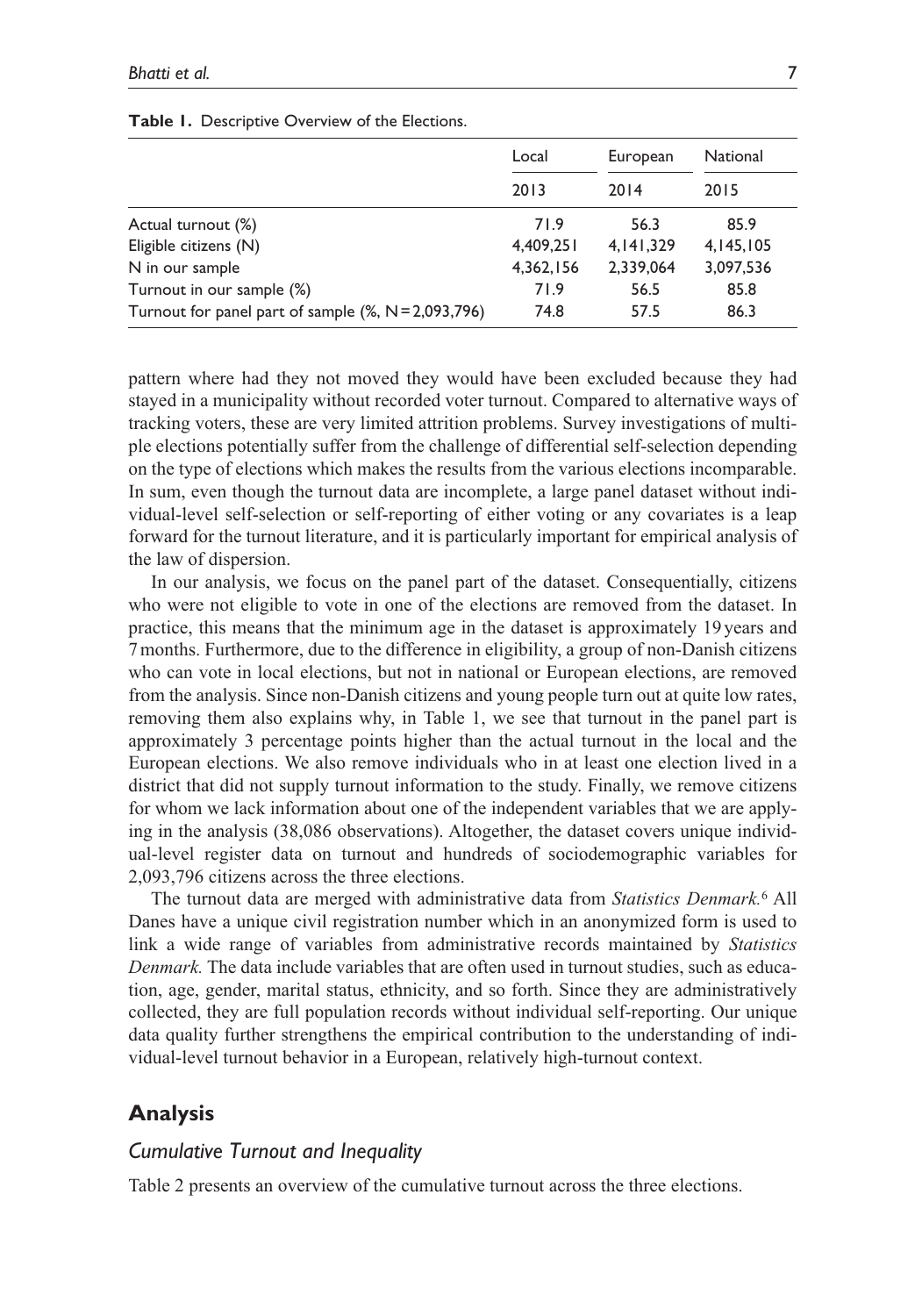| Voter type                  | Local        | European     | National     | Percentage  | N                      |
|-----------------------------|--------------|--------------|--------------|-------------|------------------------|
|                             | 2013         | 2014         | 2015         |             |                        |
| Abstainers                  | Did not vote | Did not vote | Did not vote | 9.3         | 194,484                |
| Peripheral                  | Voted        | Did not vote | Did not vote | 2.7         | 55.528                 |
| $(1/3$ votes)               | Did not vote | Voted        | Did not vote | 0.6         | 12,168                 |
|                             | Did not vote | Did not vote | Voted        | 10.8        | 226.112                |
| Peripheral<br>$(2/3$ votes) | Voted        | Voted        | Did not vote | 1.2         | 25,197                 |
|                             | Voted        | Did not vote | Voted        | 19.7        | 413,445                |
|                             | Did not vote | Voted        | Voted        | 4.6         | 95,567                 |
| Core<br>Total               | Voted        | Voted        | Voted        | 51.2<br>100 | 1.071.295<br>2,093,796 |

**Table 2.** Voting Patterns in Three Elections.

Table 2 reveals considerable variation in turnout patterns. We see that 9.3% failed to vote in all three elections (row 1 in Table 2), thereby being categorized as abstainers. At the other end, 51.2% voted in all three elections. These are categorized as core voters. This leaves around 40%, the peripheral voters, who vote in some, but not all, elections. Within this group, there is some noteworthy variation. For instance, approximately 14% voted in one election (rows 2–4 in Table 2), and most of these participated in the national election. Similarly, 25.5% voted in two elections (rows 5–7 in Table 2), again in most cases with one of the elections being the national election. The European elections are also revealed to be the least appealing in Table 2. Only 5.8% voted in the European elections but failed to do so in one of the other elections, and just 0.6% voted in that election alone. Combined, only 6.4% of the voters participated in the European election without participating in at least one of the other elections. Finally, only 1.8% voted in the European elections without voting in the national elections. In other words, it is almost exclusively core voters who bother to vote in the European elections, and almost no one votes exclusively in those elections.

Next, we look at the characteristics of the groups. In Table 3, we present some descriptive demographics for the abstainers, the peripheral voters, and the core voters to highlight any inequalities in turnout across groups. We see substantial differences in the sociodemographic composition of the three groups. Non-Western voters comprise 12.4% of abstainers compared to 3.8% of all voters and only 1.3% of core voters. Even though there are more than five times as many core voters than abstainers, voters with a non-Western background are still more likely to be abstainers than core voters. This pertains even though only individuals with Danish citizenship are eligible to vote in national elections, meaning the group with a non-Western background in this table is all citizens and have been permanent residents of the country for many years. There is also a substantial educational gap between the groups. Citizens with a higher education make up 39% of the core voters and only 11% of the abstainers. Furthermore, there is a large gap in terms of income with core voters earning 52% more than abstainers. We also see a higher share of women in the core group than in the abstainer group.

In Table A1 in Appendix 1, we show three regression analyses with cumulative participation as the dependent variable and the variables in Table 3 as independent variables alongside with other control variables and municipality fixed effects. These analyses are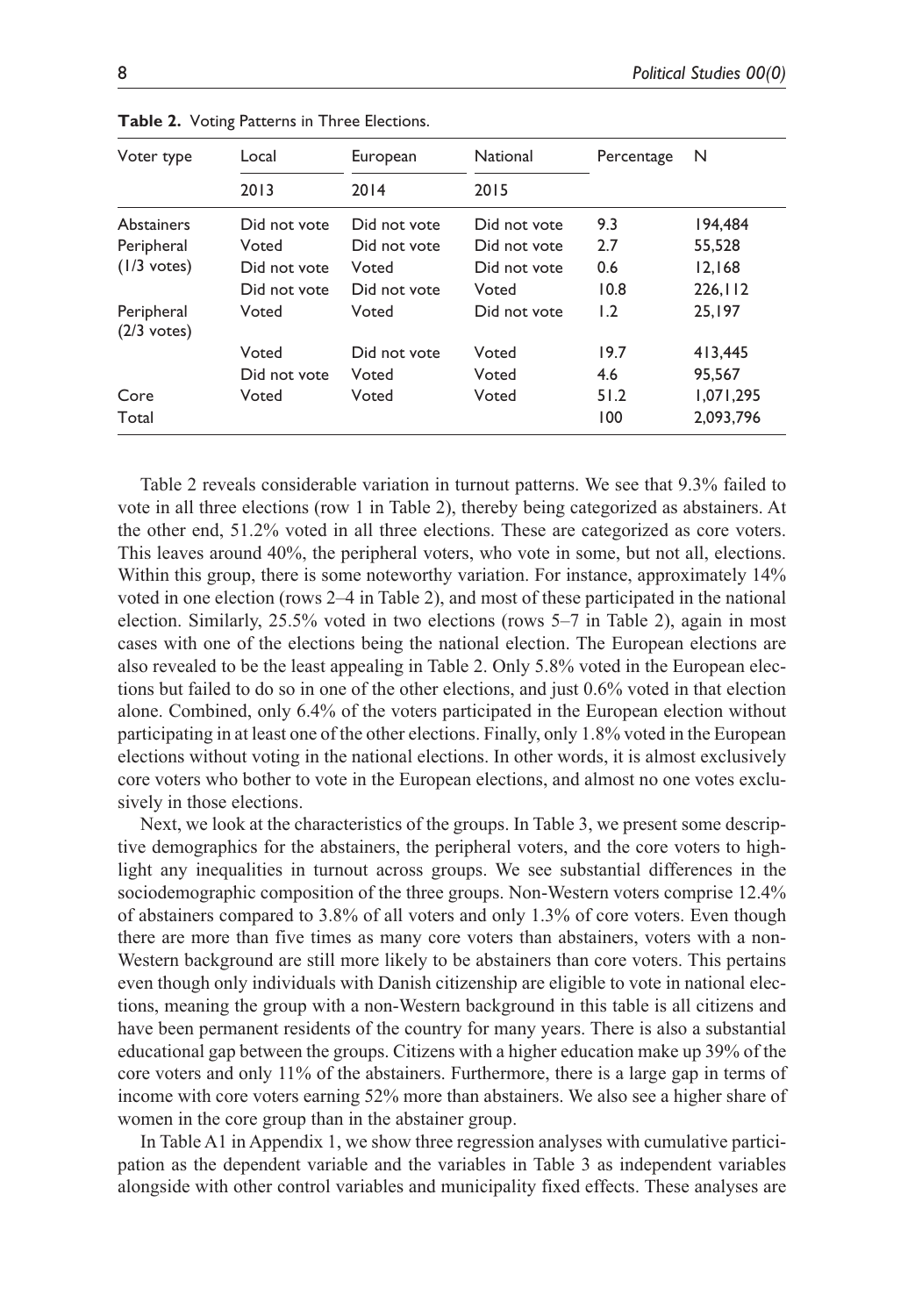| Female<br>(share, %) | Age<br>(mean,<br>years) | background<br>(share, %) | education<br>(shere, %) | Yearly<br>income<br>(DKK)  | N                             |
|----------------------|-------------------------|--------------------------|-------------------------|----------------------------|-------------------------------|
| 46.6                 | 47.5                    | 12.4                     | 11.1                    |                            | 194.484                       |
| 49.7                 | 44.5                    | 7.4                      | 19.4                    |                            | 293,808                       |
| 52.2                 | 48.0                    | 3.7                      | 26.9                    | 319,618                    | 534,209                       |
| 52.1                 | 53.2                    | 1.3                      | 39.4                    | 359,131                    | 1,071,295<br>2,093,796        |
|                      | 51.3                    | 50.I                     | 3.8                     | Non-Western Higher<br>30.8 | 236.215<br>284.654<br>327,182 |

**Table 3.** Demographic Characteristics of Abstainers, Peripheral, and Core Voters.

All demographic information is from the time of the 2015 election. Non-Western background refers to immigrants and descendants from non-Western countries, a category defined by Statistics Denmark.<sup>7</sup> Higher education consists of citizens who have completed either a higher education (e.g. school teachers) or a college education. The large sample size implies that even very small differences are statistically significant.

in line with the results in Table 3 and confirm most of the predictions. Although we in no way claim causal relationships, we can conclude that over three elections, gender, age, income, ethnicity, and educational attainment are strong indicators of voting. We think that this an important descriptive finding also in the light of increased immigration to Western Europe in the recent years and the possible consequence for future turnout.

### *The Predictors of Turnout in Different Types of Elections*

So far, we have shown that sociodemographic variables predict cumulative voting. A related question is whether the law of dispersion applies. To investigate this, we now turn to studying each of the elections independently. Below, we compare how different sociodemographic variables predict turnout across our three types of elections. Are the predictors stronger in elections with lower turnout as the law would suggest? We conduct three regression analyses using the same covariates. For each regression, we switch the dependent variable to be turnout in each of our election years in turn. That way, we learn how strong predictors each of our variables of interest are of turnout in each of the elections. For each of the elections, we conduct a regression analysis including the same variables as in the analysis of cumulative participation including municipality-level fixed effects. We present the average marginal differences for our variables of interest based on Figure 1 and show the complete models in Appendix 1.

Figure 1 shows that the turnout gap tends to be smallest in the high-turnout national elections for all groups except for the gender differences, where the gap is nonexistent in the European elections, and for differences between voters with a non-Western background and the two other groups. Compared to ethnic Danes, the difference is practically the same in local and national elections. Compared to voters with a Western background, the difference is smaller in local elections than in the national election. Especially in the European elections and with respect to education, in general, the law of dispersion holds firm: In the elections with the lowest turnout rates, the differences between subgroups of the electorate are large. The picture is particularly interesting for two groups. First, the ethnic groups' participation differs a lot, and ethnic Danes participate much more than immigrants and descendants of both Western and non-Western background. The average difference between ethnic Danes and citizens with a non-Western background is around 25–26 percentage points in both the local and national elections. In the lower turnout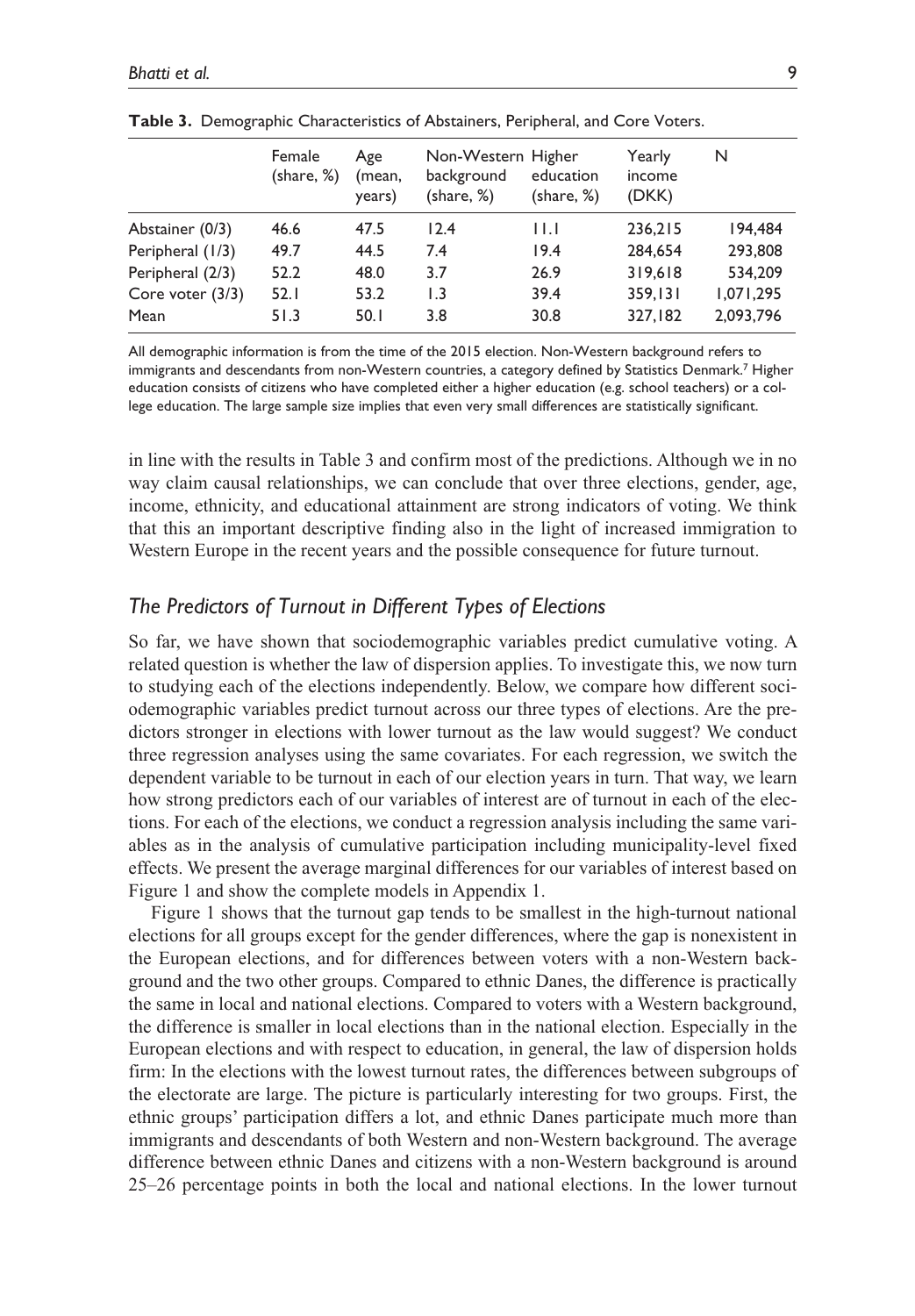

#### **Figure 1.** The average marginal difference on voter turnout in three elections. The average marginal difference in turnout of the mentioned variables on turnout compared with their relevant reference group, which is non-Western ethnicity for ethnicity and primary school for education. For instance, all-else-equal, females vote 2.8 percentage points more than males in local elections in 2013. See Table A2 in Appendix 1 for complete models including standard errors.

European election, the corresponding number is 32 percentage points. For the Western group, the differences are smaller, and the turnout gap is, in fact, a bit smaller in the local than in the national elections. Thus, with the Western group, the pattern does not completely follow the law of dispersion.

Second, the education gap is striking. Compared to people with a primary school education, the positive average marginal effect of being higher educated is substantial across all educational categories. Furthermore, the average marginal effect of more education on turnout is considerably larger in local elections and in particular in the European elections. For instance, the average marginal difference in turnout between those having completed more than 5 years of higher education and those having completed only elementary school is 16 percentage points in the national election, 22 percentage points in the local election 2013, and 33 percentage points in the European election. It seems that the image of the EU being a project that appeals primarily to the highly educated citizens is a somewhat fair picture.

# *Additional Evidence: Investigating the Law of Dispersion Across Municipalities*

So far, we have analyzed the law of dispersion by comparing the turnout gap for the same voters in three different types of elections with varying levels of overall turnout. Although the analyses have been consistent with the theory, a potential challenge to the analysis is that it could be differences regarding the types of elections that explain the increasing gap in turnout at the European and local elections compared to the national election.

Local elections provide us with an opportunity to investigate whether the size of the turnout gap remains related to the aggregate turnout when the voters are different, but the elections are similar. In Danish local elections, turnout varies substantially between the municipalities, ranging from 61.2% in Copenhagen to more than 80% in some municipalities. While each municipality has its particular political agenda and election dynamics, the local elections are, in general terms, similar for the citizens. No matter where the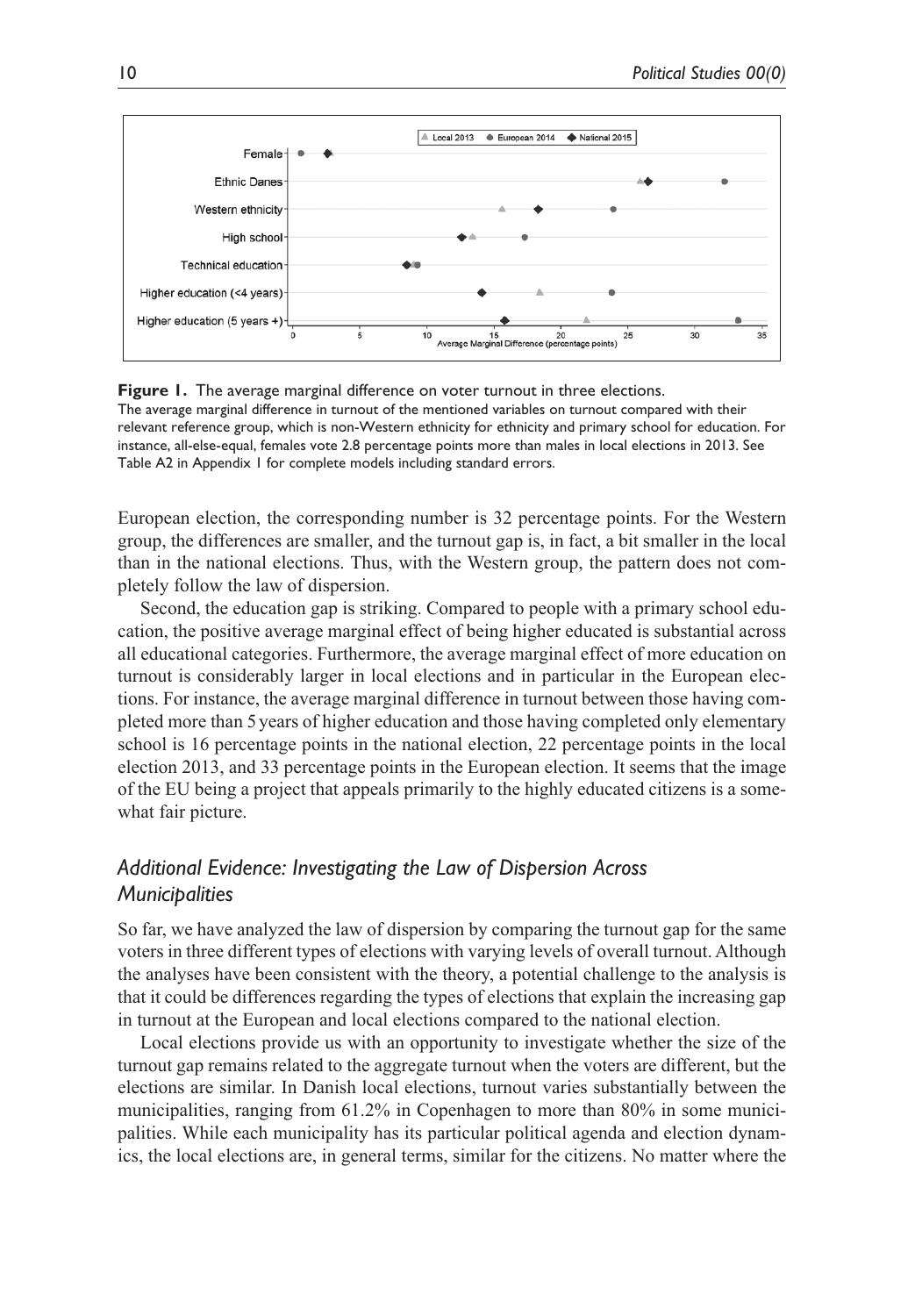voters live, they vote for a politician or party to represent them in local politics, and the parties are, for the most part, the same national parties.

In Figure 2 (left panel), we plot the difference in turnout between citizens with the lowest level of education and the highest level of education in 95 municipalities in the 2013 local elections.8 The municipality-specific difference is from a hierarchical Bayesian model with municipality-specific coefficients for education, ethnicity, and gender.<sup>9</sup> The same individual-level control variable as in Figure 1 is included. As the trend line shows, the educational gap in turnout is negatively related to aggregate turnout. In the right panel, we get the same picture when comparing citizens with an ethnic Danish background to citizens with a non-Western ethnic background.

While the differences implied by the trend lines at a glance might seem small, they are not trivial. For instance, when turnout is 1 percentage point higher, the educational gap is predicted to be 0.4 percentage points lower. Similarly, each 1 percentage point increase in turnout is associated with a 0.3 percentage points drop for the predicted turnout gap between citizens with an ethnic Danish background and a non-Western ethnic background. The analysis does not change substantially if we weight by the precision of the municipality differences (see Table A3 in Appendix 1 for regression tables). Overall, the declining turnout gap illustrated in Figure 2 is consistent with the analysis in Figure 1. This finding shows that when we compare different voters over similar elections, we arrive at the same conclusion as when we compare the same voters over different elections: As predicted by the law of dispersion, tower rates of turnout are related to higher differences in turnout between social groups.

# **Conclusion and Discussion**

We have explored what predicts cumulative turnout and what characterizes those who always and never vote. So far, little empirical attention has been given to cumulative turnout outside the United States, and the existing research often suffers from having access to only few variables and in many cases just self-reported turnout. Using validated turnout and highly reliable register-based background information from a panel of 2.1 million Danish citizens across three elections, we add important empirical knowledge about turnout patterns across elections. Our analyses show that in the Danish high-turnout context, around 51% of the citizens are core voters and around 40% enter and exit the electorate from election to election. The share of core voters is markedly larger than in lower turnout countries such as the United States and Switzerland. However, more than 9% abstain at every election across consecutive elections. This is quite remarkable since voting in this context is a very easy and low-cost act to do, and the norm of voting is extremely strong in Denmark. When citizens do not even manage to vote here, it is quite likely that they also abstain from participating in other forms of political and societal activities (cf. Pattie et al., 2003; Stolle and Hooghe, 2005), although we emphasize that this is a topic for future research, and here, we have not offered empirical support for this proposition. Indeed, one might wonder how they can be mobilized to take part in elections.

The abstainers did not vote in any of the three consecutive elections, that is, this group did not engage at all with the social contract of representative democracy. These eligible nonvoters are dominated by relatively many nonnative Danes and many with low levels of education. It is worrisome that almost one-tenth of the electorate simply does not give their support to the core of representative democracy by failing to participate in elections.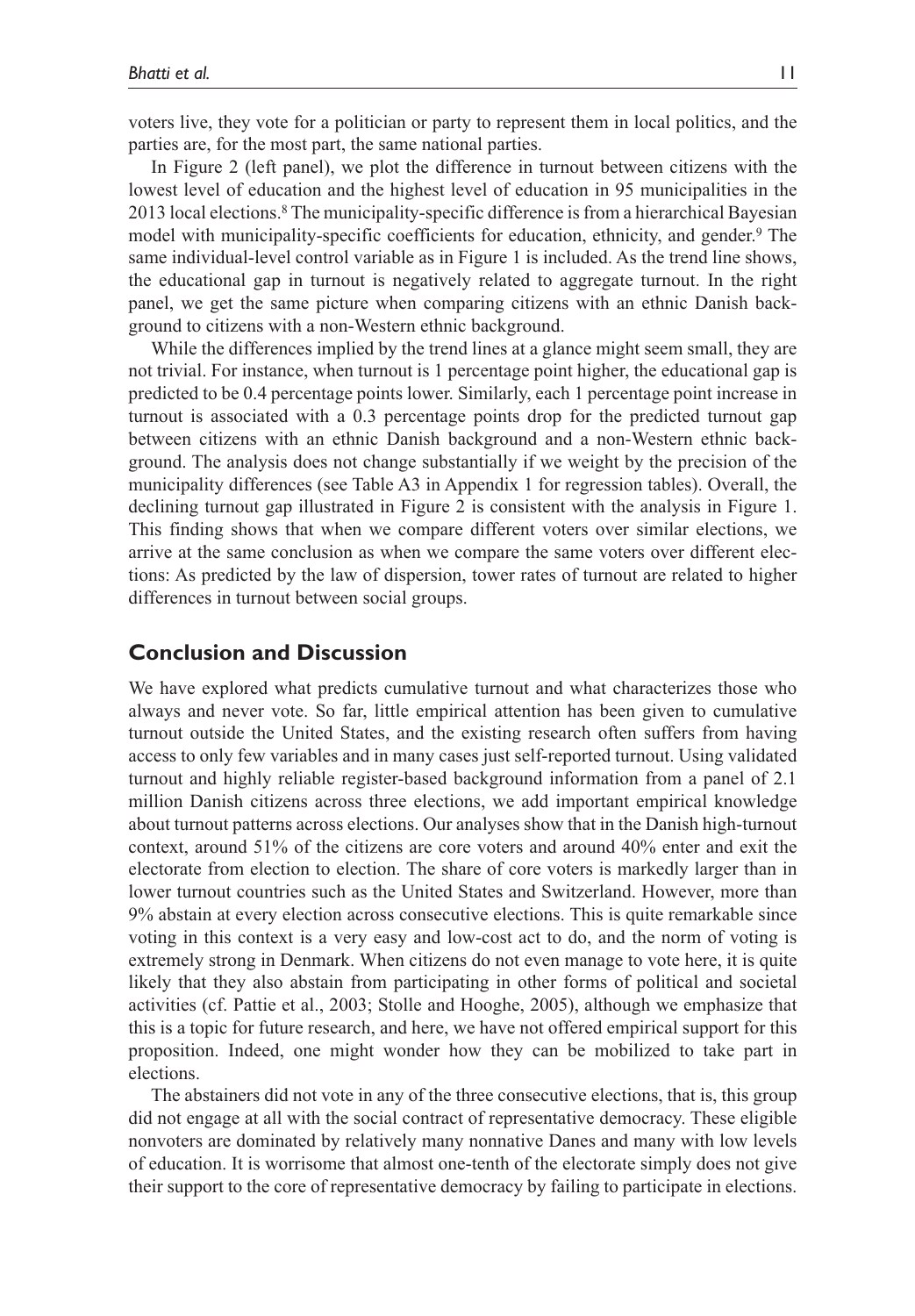

**Figure 2.** Turnout gap at different levels of turnout in the local elections 2013.<br>The left panel shows the relationship between turnout and the difference in turnout between voters with a high education and voters with n The left panel shows the relationship between turnout and the difference in turnout between voters with a high education and voters with no education beyond public school. The dots are point estimates of the differences from the Bayesian hierarchical model with 95% credible intervals. The dashed black line shows the relationship when estimated as an ordinary least squares (OLS) regression. The solid gray line shows the relationship from a regression where the points are weighted by their precision. The right panel shows the relationship between turnout and the difference in turnout between voters with a non-Western background and an ethnic Danish background.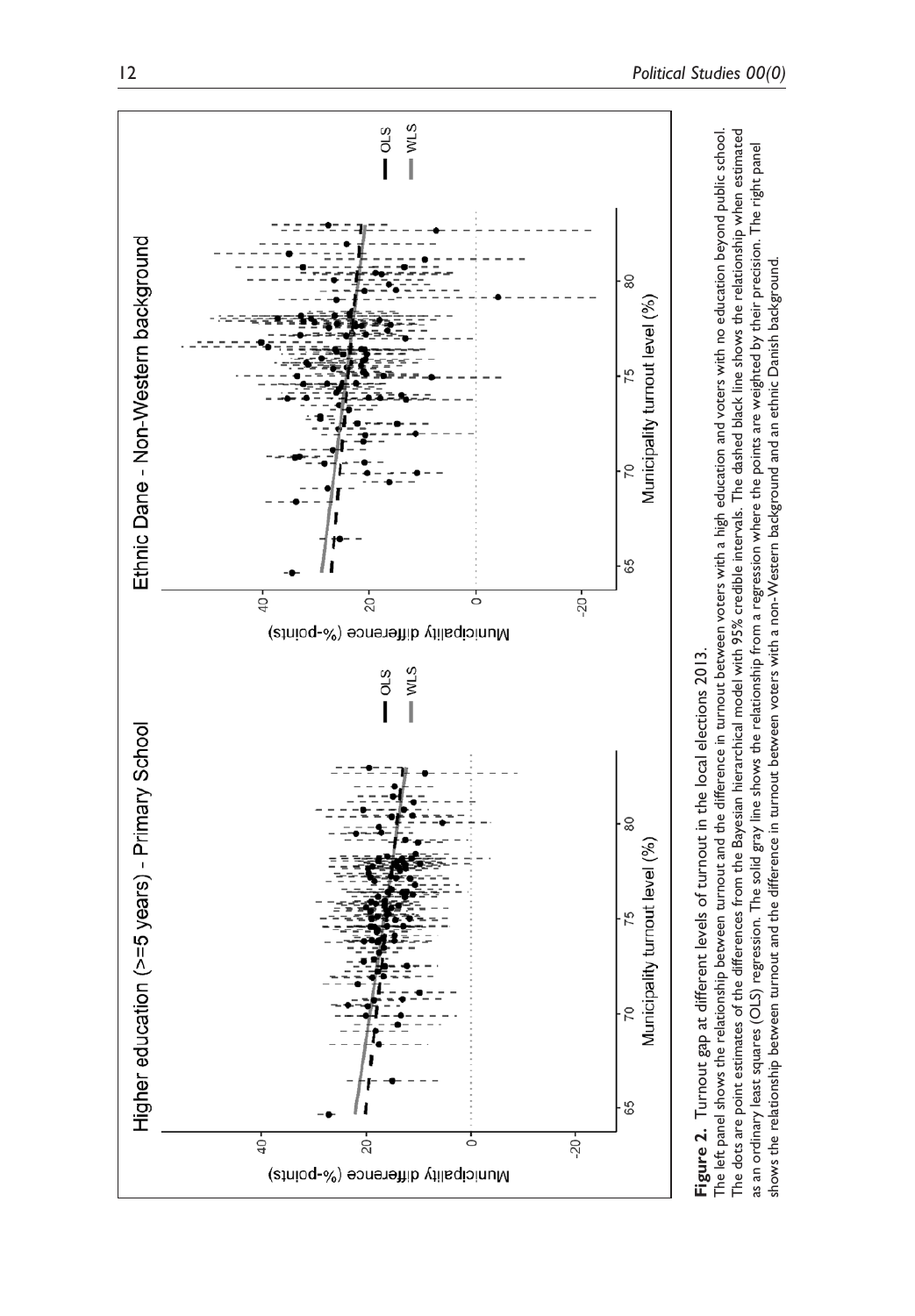There might be many less troubling reasons to miss a single election, but missing three consecutive elections signifies that a share of the public consistently has no wish to participate. It is not only worth monitoring the size of the group in future elections but also to engage in mobilization efforts to provide the best opportunities for this group of habitual nonvoters to become familiar with democracy.

The law of dispersion provides a good framework to understand cumulative turnout and what characterizes core voters, irregular voters, and abstainers. According to Tingsten's (1937) law of dispersion, the general rule is that voting frequencies rise with rising social status and that the differences in turnout are lower, the higher the general turnout is (Lijphart, 1997). Or put differently, the higher the salience of the election, the more equal is the participation across social demographic factors and vice versa. Our findings suggest that rather than irregular voters being a special category of voters, propensity to drop out is a linear function of the salience of the election. In other words, irregular voters can be seen as somewhere between abstainers and core voters. In this sense, the abstainers do not seem to have unique characteristics but are instead voters who on average are more likely to be men, have less education, and are less likely to be ethnic Danes, which suggest that it is possible to mobilize them especially in high salience election.

For cumulative participation, we can use the logic of the law to pose the question whether the differences in voter participation for various sociodemographic groups are larger when the number of consecutive elections in which they have participated declines. Looking at the composition of the groups, we learn that a substantial share of the core voters have finished a higher education, have a higher income, and are less likely to have a non-Western background. The opposite is the case for the abstainers, where there is a substantial overrepresentation of citizens with a non-Western background and with less education. From a model with background variables, we learn that ethnic background and educational attainment are strongly correlated with cumulative participation. Higher educated and ethnic Danes are more likely to participate in multiple elections. Thus, the inequality across sociodemographic groups that single-election studies often find also holds firm for cumulative turnout.

In the final part of our analysis, we applied the law of dispersion in a more traditional way and looked at the predictors of turnout in each of the elections to find out whether the difference in turnout between different sociodemographic groups varies across election type. In a context where turnout varies from 56.3% in the European Parliament election over 71.9% in the local elections to 85.9% in the national election, our analysis mostly confirms the law of dispersion but adds some new nuances. Regarding ethnic background, the difference between the group least likely to vote, voters with a non-Western background, and the group most likely to vote, ethnic Danes, is largest in the European election but practically equivalent in the local and the national elections. Compared to voters with a Western background, voters with non-Western background fall further behind in the national election than in the local elections. For education, the law of dispersion holds firm. This also means that peripheral voters mainly drop out of second-order elections but are more mobilized in first-order elections.

The findings are sobering for those who, like Mr Verhofstadt in our introductory quote, care about the representativeness of the voters in the European elections. Education strongly predicts turnout in the European elections, as does ethnicity. Thus, as the law of dispersion would predict, European elections seem to be the least representative of the general population of voters.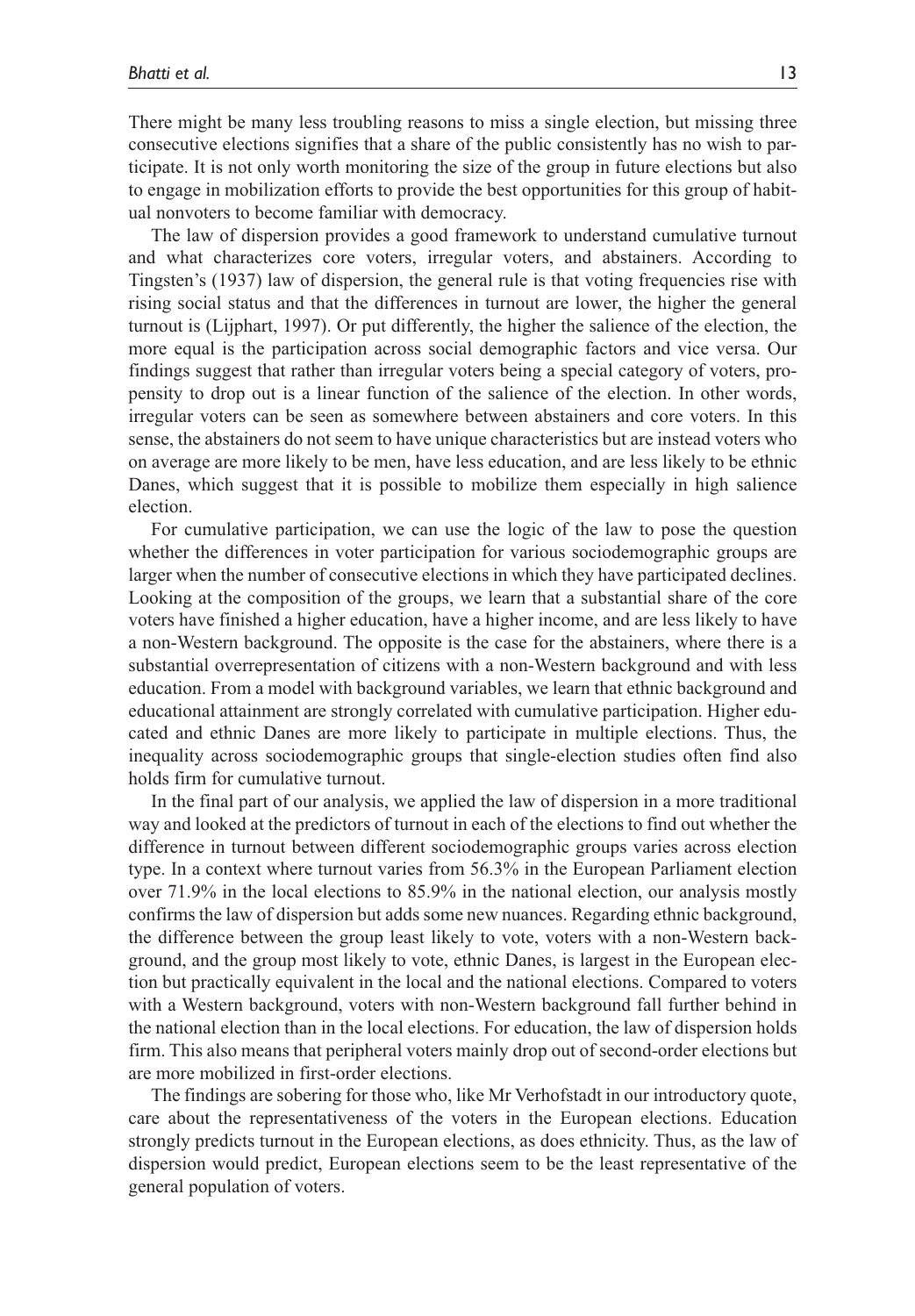# **Acknowledgements**

An earlier version of the article has been presented at the European Political Science Association's Annual Meeting 2016, the Danish Political Science Association's Annual Meeting 2016 and at a seminar at the Department of Political Science at the University of Copenhagen. We thank the participants at all three events for useful suggestions. The project has received funding from the Danish Council for Independent Research (grant no. 12-124983) and the Danish Youth Council. The data is stored on servers at Statistics Denmark. Due to security and privacy reasons, the data cannot be made available on the Internet.

# **Funding**

The author(s) received no financial support for the research, authorship, and/or publication of this article.

### **Notes**

- 1. See Heath (2000) for an exception and new studies (e.g. Bhatti et al., 2016b; Bhatti and Hansen, 2012; Dahlgaard, 2018; Hansen, 2016).
- 2. In this context, the concept of core and peripheral voters refers to frequency of voting, where core voters refer to the type of citizens who manage to vote no matter the type of election. The terminology was introduced by Campbell (1960) and has also been used by Sigelman and Jewell (1986) and, recently, by Ansolabehere and Schaffner (2016).
- 3. Empirical investigations of Tingsten's law are rare, but some examples exist. Rosenstone and Hansen (1993) compare average midterm and presidential election turnout between 1952 and 1988 for different subgroups and argue that Tingsten's law of dispersion holds firm in a US context. Similarly, Persson et al. (2013) study the sociodemographic composition of the electorate in a Swedish county in a 2010 election and a reelection in 2011 and conclude that the inequalities in turnout do increase when turnout declines. Finally, Sinnott and Achen (2008) argue that the law of dispersion holds in Europe and United States for most demographic categories, but that Lijphart's (1997) focus on social classes is misguided.
- 4. The ratio is calculated by dividing turnout at the latest national election by turnout at the European Parliament elections of 2014, based on figures from International IDEA (2016). Missing data from Latvia explains why only 27 countries are included. Unfortunately, similar data for turnout in local elections are not available in a form that enables the same type of calculation.
- 5. Voters can cast an early vote up to 3months ahead of the elections by going to a preelection polling place, an option used by 4%–9% of the voters in the three elections (Bhatti et al., 2016b). Citizens' cannot use mail-in voting.
- 6. The data are stored on servers at *Statistics Denmark.* Due to security and privacy reasons, the data cannot be made available on the Internet.
- 7. Individuals are classified as native Danes if at least one parent was born in Denmark and holds Danish citizenship, irrespective of whether the individuals were born in Denmark and/or hold Danish citizenship themselves. Individuals who do not meet these criteria are, following Statistics Denmark, considered either immigrants (if they were born outside Denmark) or descendants (if their parents were born outside Denmark).
- 8. We exclude the three small municipalities of Læsø, Ærø, and Samsø as they each have too few citizens with either a non-Western ethnic background or a higher education to conduct the analysis.
- 9. Some municipalities have few voters in some categories, which mean that if few voters for some arbitrary reason vote/abstain, they could have a great impact on the cross-municipality estimates. When we fit a Bayesian hierarchical with noninformative priors, the municipality-specific effects are sampled from the same overarching distribution. This way, the estimates become a compromise between the strength of the signal of the municipality-specific effects and the precision of the overarching prediction of municipality effects. In other words, the Bayesian model reduces the risk that we make inferences based on outliers from small municipalities with weak signals.

# **ORCID iD**

Kasper M Hansen https://orcid.org/0000-0002-8286-4771

# **References**

Ansolabehere S and Schaffner B (2016) Beyond the Core and Periphery: A New Look at Voter Participation across Elections. Working Paper. Presented at SPSA, San Juan, Puerto Rico.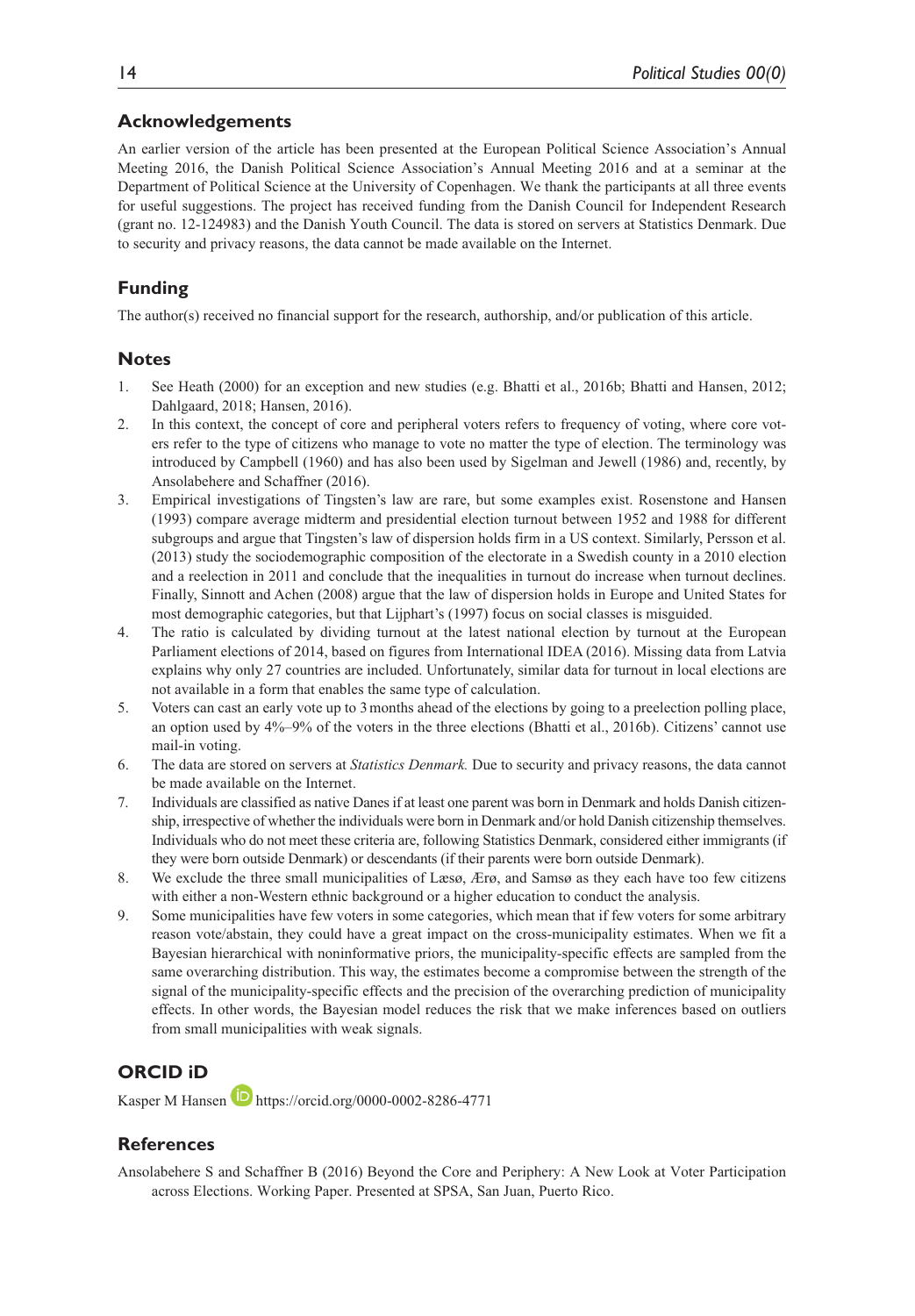- Bernstein R, Chadha A and Montjoy R (2001) Overreporting Voting: Why It Happens and Why It Matters. *Public Opinion Quarterly* 65 (1): 22–44.
- Bhatti Y and Hansen KM (2012) Leaving the Nest and the Social Act of Voting: Turnout among First-Time Voters. *Journal of Elections, Public Opinion and Parties* 22 (4): 380–406.
- Bhatti Y, Dahlgaard JO, Hansen JH, et al. (2016a) Fra valgsted til indkøbscentre. Danskernes stigende brug af brevstemmer. *Politik* 19 (2): 97–115.
- Bhatti Y, Dahlgaard JO, Hansen JH, et al. (2016b) *Valgdeltagelsen og vælgerne til Folketingsvalget 2015*. CVAP Working Papers Series no. 1/2016. Copenhagen: University of Copenhagen.
- Bhatti Y, Hansen KM and Wass H (2016c) First-Time Boost Beats Experience: The Effect of Past Eligibility on Turnout. *Electoral Studies* 41 (2): 151–158.
- Blais A (2000) *To Vote or Not to Vote? The Merits and Limits of Rational Choice Theory*. Pittsburgh, PA: University of Pittsburgh Press.

Campbell A (1960) Surge and Decline: A Study of Electoral Change. *Public Opinion Quarterly* 24 (3): 397–418.

- Campbell JE (1987) The Revised Theory of Surge and Decline. *American Journal of Political Science* 31 (4): 965–979.
- Dahlgaard JO (2018) Trickle-Up Political Socialization: The Causal Effect on Turnout of Parenting a Newly Enfranchised Voter. *American Political Science Review*. Epub ahead of print 2018.
- Dahlgaard JO, Hansen JH, Hansen KM, et al. (2018) Bias in Self-Reported Voting and How It Distorts Turnout Models: Disentangling Non-Response Bias and Over-Reporting among Danish Voters. [Working paper under review.]
- Euractiv (2014) Slightly Higher Election Turnout Averted a "Big Disaster." Available at: http://www.euractiv. com/section/eu-elections-2014/news/slightly-higher-election-turnout-averted-a-big-disaster/ (accessed 28 February 2018).
- Fieldhouse E, Tranmer M and Russell A (2007) Something about Young People or Something about Elections? Electoral Participation of Young People in Europe: Evidence from a Multilevel Analysis of the European Social Survey. *European Journal of Political Research* 46 (6): 797–822.
- Griffin JD and Newman B (2005) Are Voters Better Represented? *Journal of Politics* 67 (4): 1206–1227.
- Hansen JH (2016) Residential Mobility and Turnout: The Relevance of Social Costs, Timing and Education. *Political Behavior* 38 (4): 769–791.
- Hariri JG and Lassen DD (2017) Income and Outcomes: Social Desirability Bias Distorts Measurements of the Relationship Between Income and Political Behavior. *Public Opinion Quarterly* 81 (2): 564–576.
- Heath A (2000) Were Traditional Labour Voters Disillusioned with New Labour? Abstention at the 1997 General Election. *British Elections & Parties Review* 10 (1): 32–46.
- International Institute for Democracy and Electoral Assistance (IDEA) (2016) *Voter Turnout Database*. Stockholm: International Institute for Democracy and Electoral Assistance (IDEA).
- Karp JA and Brockington D (2005) Social Desirability and Response Validity: A Comparative Analysis of Overreporting Voter Turnout in Five Countries. *Journal of Politics* 67 (3): 825–840.
- Leighley JE and Nagler J (2013) *Who Votes Now? Demographics, Issues, Inequality, and Turnout in the United States*. Princeton, NJ: Princeton University Press.
- Lijphart A (1997) Unequal Participation: Democracy's Unresolved Dilemma. *American Political Science Review* 911 (1): 1–14.
- McDonald MP (2016) National General Election VEP Turnout Rates, 1789-Present. Available at: http://www. electproject.org/national-1789-present (accessed 28 February 2016).
- Mansbridge J (1999) Should Blacks Represent Blacks and Women Represent Women? A Contingent "Yes." *Journal of Politics* 61 (3): 628–657.
- Martin PS (2003) Voting's Rewards: Voter Turnout, Attentive Publics, and Congressional Allocation of Federal Money. *American Journal of Political Science* 47 (1): 110–127.
- Morlan RL (1984) Municipal vs. National Election Voter Turnout: Europe and the United States. *Political Science Quarterly* 99 (3): 457–470.
- Nawara SP (2016) The Abilities and Decisions of Regular and Irregular Voters in American Presidential Elections. *Journal of Elections, Public Opinion and Parties* 26 (4): 470–488.
- Pattie C, Seyd P and Whiteley P (2003) Citizenship and Civic Engagement: Attitudes and Behaviour in Britain. *Political Studies* 51 (3): 443–468.
- Persson M (2015) Education and Political Participation. *British Journal of Political Science* 45: 3689–3703.
- Persson M, Solevid M and Öhrvall R (2013) Voter Turnout and Political Equality: Testing the "Law of Dispersion" in a Swedish Natural Experiment. *Politics* 33 (3): 172–184.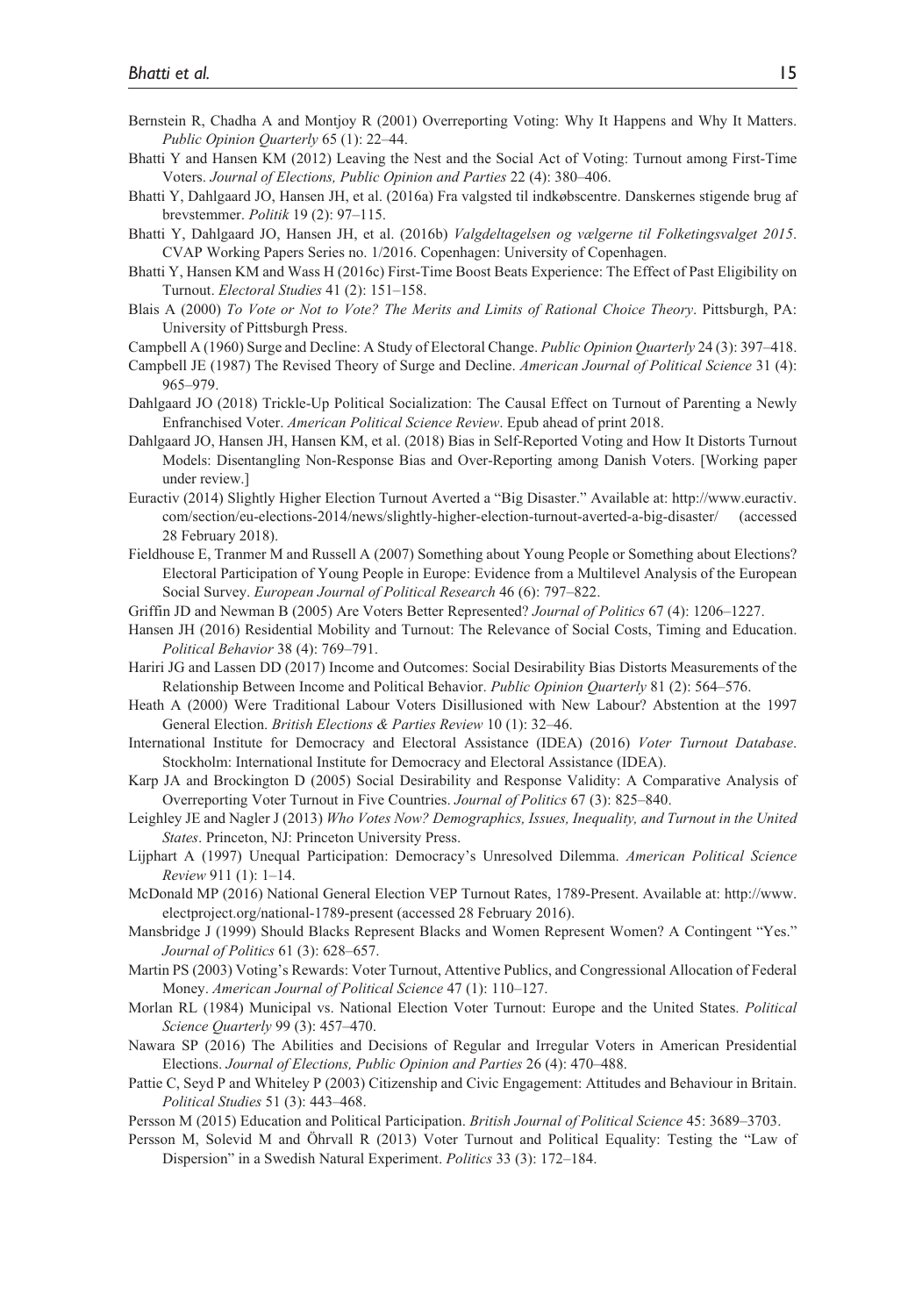- Reif K and Schmitt H (1980) Nine Second-Order National Elections—A Conceptual Framework for the Analysis of European Election Results. *European Journal of Political Research* 8 (1): 3–44.
- Rosenstone S and Hansen JM (1993) *Mobilization, Participation, and Democracy in America*. New York: Macmillan Publishing Company.
- Schmitt H (2005) The European Parliament Elections of June 2004: Still Second-Order? *West European Politics* 28 (3): 650–679.
- Sciarini P, Cappelletti F, Goldberg AC, et al. (2015) The Underexplored Species: Selective Participation in Direct Democratic Votes. *Swiss Political Science Review* 22: 75–94.
- Sigelman L and Jewell ME (1986) From Core to Periphery: A Note on the Imagery of Concentric Electorates. *The Journal of Politics* 48: 2440–2449.
- Sigelman L, Roeder PW, Jewell ME, et al. (1985) Voting and Nonvoting: A Multi-Election Perspective. *American Journal of Political Science* 29 (4): 749–765.
- Sinnott R and Achen CH (2008) Voter Drop-off in Low Salience Elections. Working paper 30 April, located (13/3-18). Available at: [www.princeton.edu/csdp/events/Election050108/AchenElection.pdf](http://www.princeton.edu/csdp/events/Election050108/AchenElection.pdf)
- Smets K and Van Ham C (2013) The Embarrassment of Riches? A Meta-Analysis of Individual-Level Research on Voter Turnout. *Electoral Studies* 32 (2): 344–359.
- Stolle D and Hooghe M (2005) Inaccurate, Exceptional, One-Sided or Irrelevant? The Debate about the Alleged Decline of Social Capital and Civic Engagement in Western Societies. *British Journal of Political Science* 35 (1): 149–167.

Tingsten H (1937) *Political Behavior: Studies in Election Statistics*. Hornsea: PS King. Wolfinger RE and Rosenstone SJ (1980) *Who Votes?* New Haven, CT: Yale University Press.

#### **Author Biographies**

Yosef Bhatti, PhD. His research focuses on political behavior, turnout, and elections.

Jens Olav Dahlgaard, PhD, Assistant Professor in Political Science. His research focuses on political behavior, turnout, and representation. [www.jodahlgaard.com](http://www.jodahlgaard.com).

Jonas Hedegaard Hansen, PhD. His research focuses on political behavior and turnout.

Kasper M Hansen, PhD, Professor in Political Science. His research focuses on opinion formation, voting behavior, and turnout. [www.kaspermhansen.eu](http://www.kaspermhansen.eu).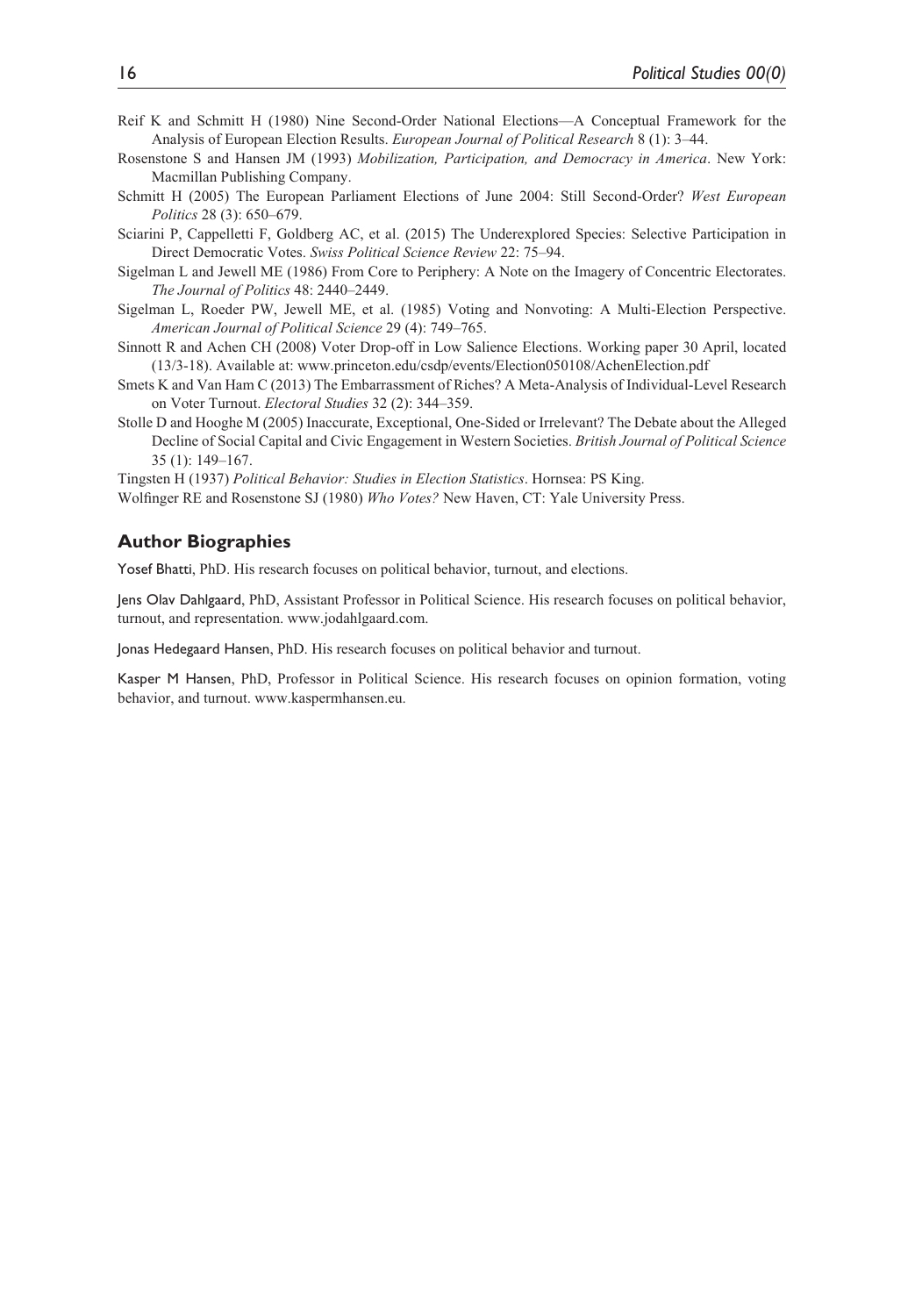|                                            |                   | $\mathbf 2$       | m                  |
|--------------------------------------------|-------------------|-------------------|--------------------|
| Female                                     | $0.057* (0.001)$  | $0.050* (0.001)$  | $0.057*(0.001)$    |
| Age                                        | $-4.880*$ (0.085) | $-12.446*(0.097)$ | $-13.044*(0.099)$  |
| Age <sup>2</sup>                           | $1.602*(0.017)$   | $2.975*(0.019)$   | $3.074*(0.019)$    |
| Age <sup>3</sup>                           | $-0.001*(0.000)$  | $-0.002*(0.000)$  | $-0.002*(0.000)$   |
| Ethnic background (base = Danish)          |                   |                   |                    |
| Western ethnicity                          | $-0.229* (0.007)$ | $-0.282*(0.007)$  | $-0.275*(0.007)$   |
| Non-Western ethnicity                      | $-0.879*(0.004)$  | $-0.805*(0.004)$  | $-0.854*(0.004)$   |
| Education (base=elementary school)         |                   |                   |                    |
| High school                                |                   | $0.440*(0.003)$   | $0.430^{*}(0.003)$ |
| <b>Technical education</b>                 |                   | $0.294*(0.002)$   | $0.271*(0.002)$    |
| Higher education (4 years or less)         |                   | $0.605*(0.002)$   | $0.570^{*}(0.002)$ |
| Higher education (5 years or less)         |                   | $0.785*(0.003)$   | 0.729* (0.003)     |
| Income (million DKK)                       |                   | 0.012(0.005)      | 0.009 (0.004)      |
| ල්<br>No public benefits (full-time employ |                   | $0.071* (0.002)$  | $0.032*(0.002)$    |
| Living with others                         |                   |                   | $0.264*(0.002)$    |
| Living with children under 26 years        |                   |                   | $0.170* (0.002)$   |
| Constant                                   | $2.267* (0.013)$  | $3.008*(0.015)$   | $2.901*(0.015)$    |
| Observations                               | 2,093,796         | 2,093,796         | 2,093,796          |
| Adjusted R <sup>2</sup>                    | 0.085             | 0.144             | 0.165              |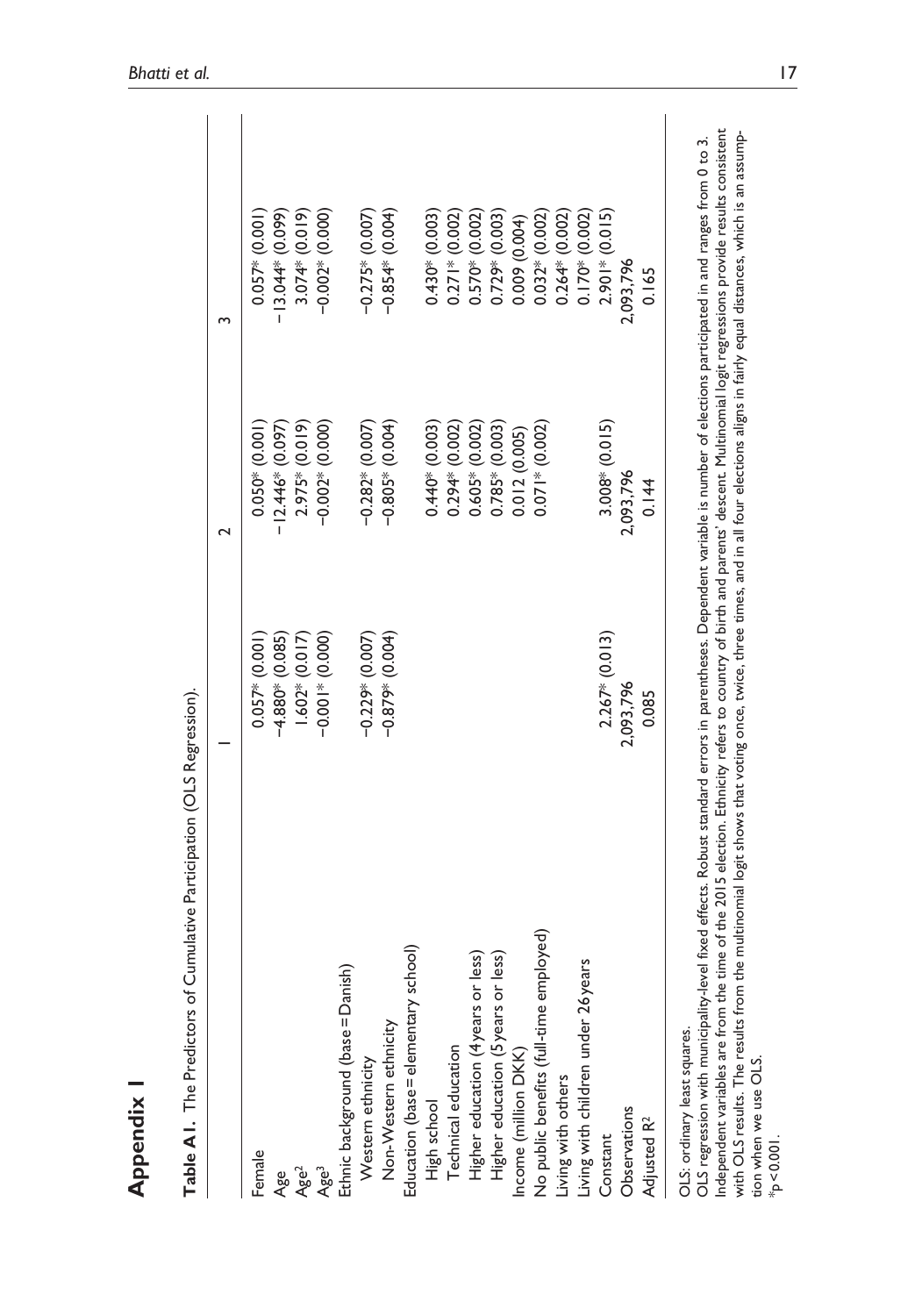| Table A2. The Predictors                                                                                                                                                                                                    | of Voter Turnout in Three Elections (OLS Regression). |                   |                   |
|-----------------------------------------------------------------------------------------------------------------------------------------------------------------------------------------------------------------------------|-------------------------------------------------------|-------------------|-------------------|
|                                                                                                                                                                                                                             | 2013                                                  | 2014              | 2015              |
| Female                                                                                                                                                                                                                      | $0.028*(0.001)$                                       | $0.006* (0.001)$  | $0.026* (0.000)$  |
| Age/100                                                                                                                                                                                                                     | $-4.957*(0.042)$                                      | $-5.398*(0.045)$  | $-3.080*(0.039)$  |
| Age <sup>2</sup> /100                                                                                                                                                                                                       | $0.115*(0.001)$                                       | $0.127*(0.001)$   | $0.722* (0.008)$  |
| Age <sup>3</sup> /100                                                                                                                                                                                                       | $-0.001*$ (0.000)                                     | $-0.001*$ (0.000) | $-0.000*$ (0.000) |
| Ethnicity (base = non-Western)                                                                                                                                                                                              |                                                       |                   |                   |
| Danish ethnicity                                                                                                                                                                                                            | $0.259* (0.002)$                                      | $0.322* (0.002)$  | $0.265* (0.002)$  |
| Western ethnicity                                                                                                                                                                                                           | $0.156*(0.004)$                                       | $0.239* (0.004)$  | $0.183*(0.003)$   |
| Education, completed (base = primary school)                                                                                                                                                                                |                                                       |                   |                   |
| High school                                                                                                                                                                                                                 | $0.134*(0.001)$                                       | $0.173*(0.001)$   | $0.126*(0.001)$   |
| Technical education                                                                                                                                                                                                         | $0.090*(0.001)$                                       | $0.001*$ (0.001)  | $0.085* (0.001)$  |
| or less)<br>Higher education (4 years                                                                                                                                                                                       | $0.184*(0.001)$                                       | $0.238*(0.001)$   | $0.141*(0.001)$   |
| or more)<br>Higher education (5 years                                                                                                                                                                                       | $0.219*(0.001)$                                       | $0.332*(0.001)$   | $0.158*(0.001)$   |
| No public benefits                                                                                                                                                                                                          | $-0.005*$ (0.001)                                     | $-0.005*$ (0.001) | $0.009* (0.001)$  |
| Living with others                                                                                                                                                                                                          | $0.103*(0.001)$                                       | $0.091* (0.001)$  | $0.077*(0.001)$   |
| Children under 26 years living at home                                                                                                                                                                                      | $0.087* (0.001)$                                      | $0.026* (0.001)$  | $0.045* (0.001)$  |
| Income (logged)                                                                                                                                                                                                             | $0.010* (0.000)$                                      | $0.008* (0.000)$  | $0.017* (0.000)$  |
|                                                                                                                                                                                                                             | 2,093,796                                             | 2,093,796         | 2,093,796         |
| Adjusted R <sup>2</sup>                                                                                                                                                                                                     | 0.108                                                 | 0.114             | 0.098             |
| Municipality fixed effects are included in all models. Robust standard errors in parentheses. Binary logit regressions provide results consistent with OLS results.<br>OLS: ordinary least squares.<br>$k_{\rm p}$ < 0.001. |                                                       |                   |                   |